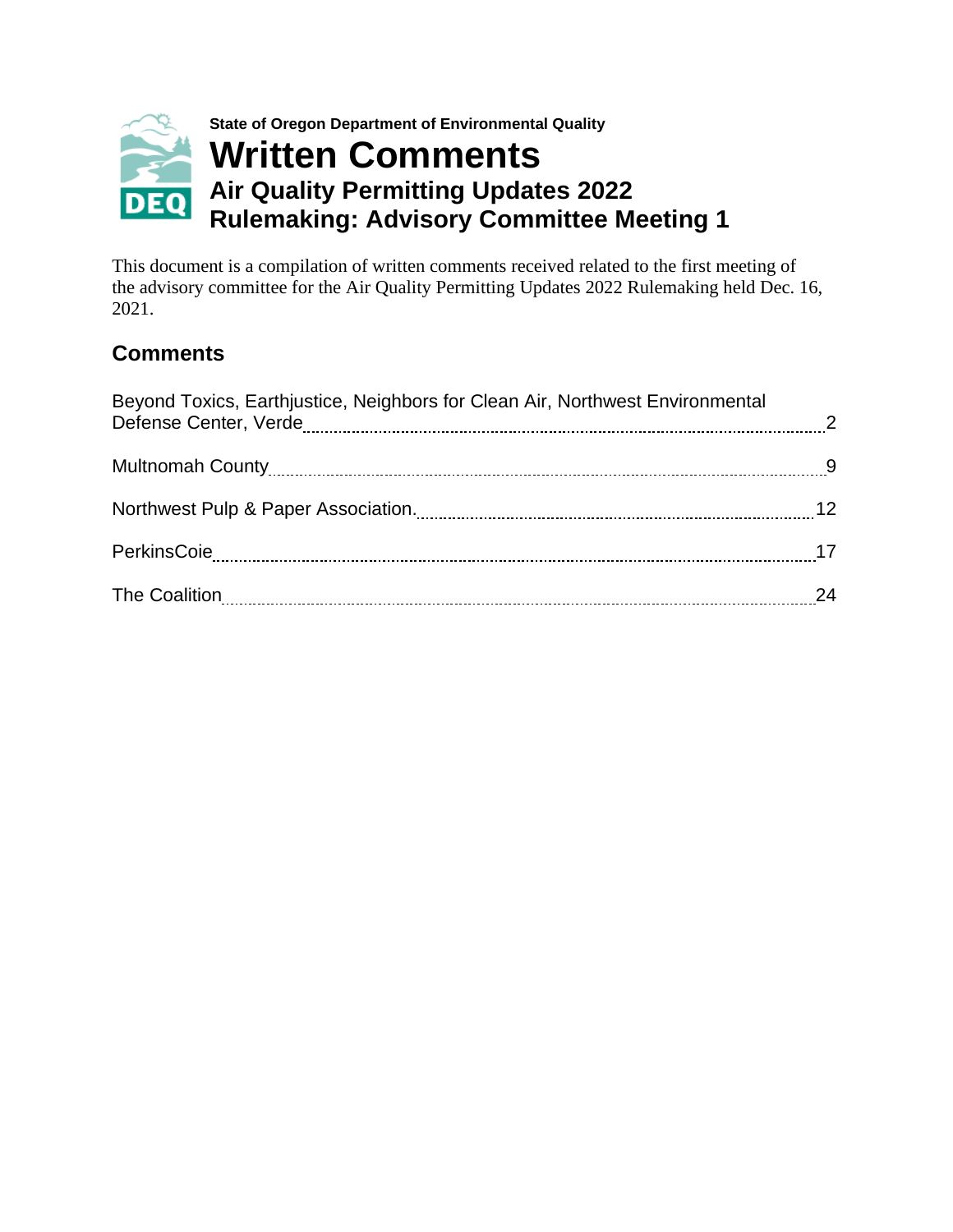<span id="page-1-0"></span>

January 12, 2022

Oregon Department of Environmental Quality Attention: Jill Inahara

BY EMAIL TO: [2022.aqpermits@deq.oregon.gov](mailto:2022.aqpermits@deq.oregon.gov)

# **RE: RAC 1 Comments of Environmental Advocates**

Dear members of the Environmental Quality Commission, Director Whitman, Ms. Inahara, and DEQ staff:

 We, the undersigned, are members of the Air Permitting Rulemaking Advisory Committee who represent organizations and community leaders that advocate for clean air and environmental justice in Oregon. We jointly submit these comments in response to the questions posed to us by Ms. Valdez at Kearns and West in her December 22 email.

# **INTRODUCTION**

We are encouraged to see DEQ take significant steps towards revising Oregon's air permitting program, which currently lacks the necessary procedures and mechanisms for DEQ to review emissions from existing sources to ensure that the state meets its obligation under the Clean Air Act to "protect and enhance the quality of the Nation's air resources so as to promote the public health and welfare." 42 U.S.C. § 7401(b)(1). Oregon's permitting program, which gives industry a great deal of flexibility, has not produced the emissions reductions that Oregon needs or allowed DEQ to appropriately regulate existing sources.

For minor sources of air pollution, EPA's implementing regulations for the Clean Air Act make clear the DEQ has a duty to "set forth legally enforceable procedures that enable the State or local agency to determine whether the construction or modification of a facility, … will result in … [i]nterference with attainment or maintenance of a [NAAQS]." 40 C.F.R. 51.160(a). These legally enforceable procedures "must include [the] means by which the State … will prevent such construction or modification if … [i]t will interfere with the attainment or maintenance of a [NAAQS]." 40 C.F.R. 51.160(b). The procedures must "discuss the air quality data and the dispersion or other air quality modeling used." 42 U.S.C. § 7410(a)(2)(C). As a condition for issuance of any air permit, DEQ must require the owner or operator of a source to show to the satisfaction of the permitting authority that the project will comply with all Clean Air Act requirements. 42 U.S.C. § 7410(j). While DEQ can customize the requirements of its preconstruction permitting program for minor sources, the agency must ensure that minimum federal requirements are met. DEQ's current regulations for reviewing and approving the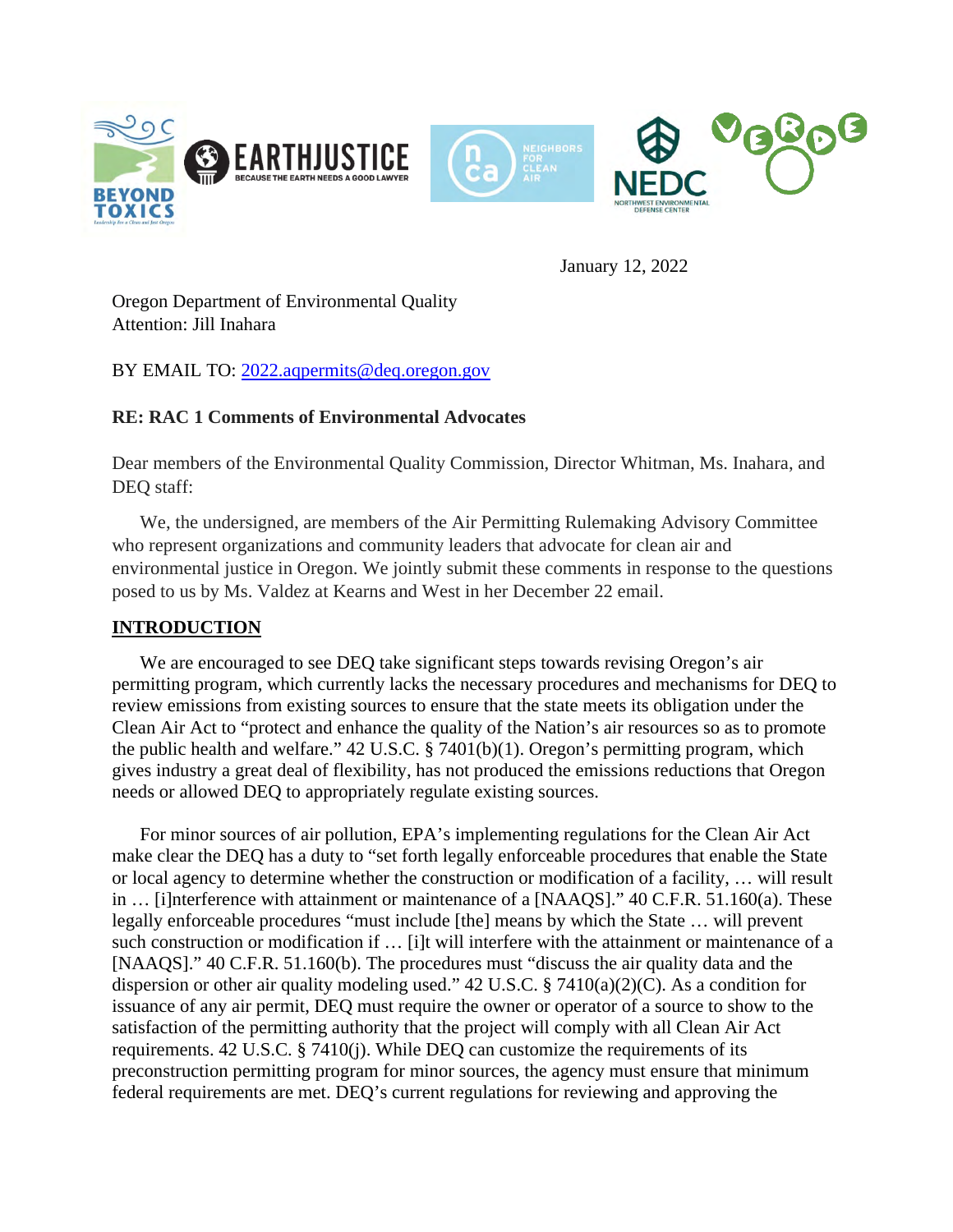construction or modification of sources lack sufficient legally enforceable procedures for ensuring that minor sources do not interfere with attainment or maintenance of a NAAQS.

Increases in pollution that fall short of the significant emission rate or a source's PSEL can still be significant from the perspective of public health and welfare. They can also threaten to cause an exceedance of the national ambient air quality standards (NAAQS). As DEQ pointed out in the RAC 1 materials, the significant emission rates and plant site emission limits (PSELs) were established before EPA promulgated one-hour NAAQS for NO2 and SO2, and may not be sufficient to ensure compliance with the short-term NAAQS or to address the impact of air pollution on environmental justice communities.

We urge DEQ to adopt regulations that will allow it to take a closer look at proposed modifications to existing sources likely to cause any increase in air pollution.

#### **QUESTION 1**

*Question 1: DEQ is proposing rules related to Notice of Intent to Construct, including a change that would eliminate a 10-day default approval and replace with a "notice and go" rule to streamline the process. This would apply to specific equipment. What criteria or indicators should DEQ use as it develops and assesses the list of equipment that would qualify under this new rule? What equipment should be included in a rule change?* 

 As we understand it, DEQ is considering a change to the Type 1 Notice of Intent to Construct framework in which Oregon's current 10-day default approval for Type 1 activities would be eliminated. In its place, qualifying equipment and construction activities would be subject to a new "notice and go" rule, under which facilities would no longer require DEQ approval before construction may commence for certain specified activities.

 We are hesitant to support such a change. The new "notice and go" framework (as we understand it) would apply to, and streamline, construction activities that result in increased emissions in Oregon communities. The current 10-day waiting period provides a window for DEQ to review NC applications to ensure compliance with all relevant requirements. While DEQ staff has stated that this window is not long enough to provide a meaningful review of many Type 1 applications, we do not take lightly the prospect of eliminating an opportunity for agency review of emissions-increasing activities, particularly in vulnerable communities.

 Nonetheless, we could potentially support DEQ's proposed change, subject to certain assurances. First, we wish to learn more about how DEQ will use any agency resources that are freed up by this proposed change. For example, if eliminating 10-day default approvals would allow DEQ to perform a more rigorous review of other (more significant) types of construction activity, then such a tradeoff could ultimately provide meaningful benefits to Oregon communities impacted by air pollution. We hope to hear more from DEQ staff on this subject specifically, whether it believes this proposed change will enable it to provide additional scrutiny to facilities proposing more significant construction activities.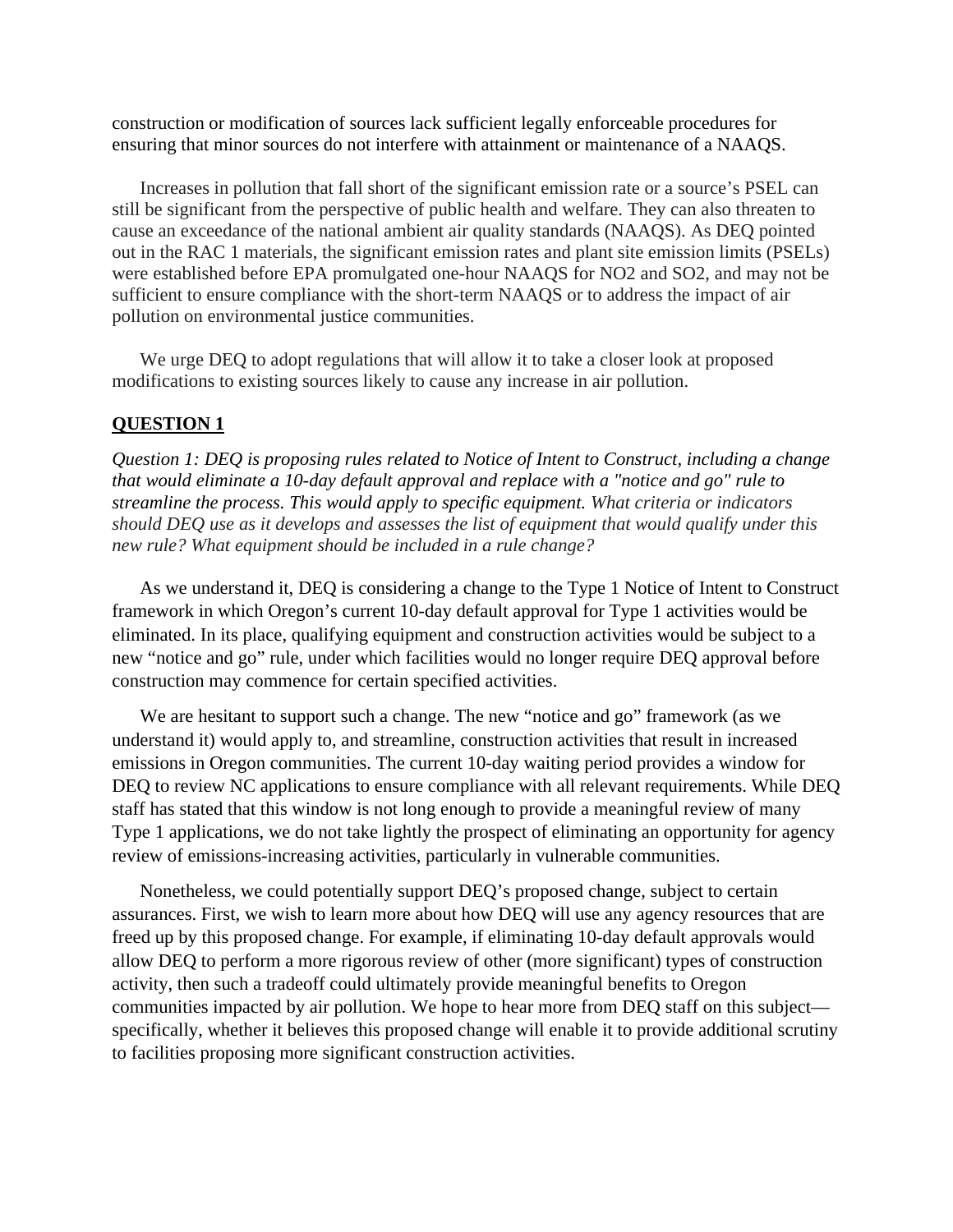Further, the "notice and go" framework must be limited to construction activities resulting in a negligible increase in emissions. It remains essential that any equipment that could cause more than a *de minimis* increase must be subject to a meaningful DEQ review, with sufficient time and resources to do so.

Finally, the "notice and go" framework should not apply to the replacement or alteration of pollution control technologies. It is critical that DEQ perform a technology review when sources perform this type of modification. Other states, including Washington, grant permitting authorities the ability to require sources making these changes to employ RACT or other technology-based requirements. *See* WAC 173-400-114. This is entirely appropriate, and in no event should DEQ allow construction to commence on pollution control technologies without meaningful agency review.

 We are declining to propose specific types of equipment that should appear on a "Notice and Go" list, but would welcome the opportunity to offer feedback if and when DEQ has formulated a potential list of specific equipment that would be subject to the new rule.

#### **QUESTION 2**

*Question 2: DEQ proposed policy changes to Type 2/3 NC's. What level of emissions should trigger the requirements of technology review and modeling for equipment with emissions that are less that the Significant Emission Rate?*

#### **A. All modifications that increase pollution by more than a** *de minimis* **amount should require technology review.**

DEQ should require technology review for all proposed physical changes or changes in operation that are not on the "Notice and Go" list but would increase the source's potential to emit by a more-than-*de-minimis* amount.

Even relatively small increases in air pollution can have a devastating cumulative impact on already overburdened environmental justice communities. Accordingly, DEQ should require sources proposing any modifications that will have more than a *de minimis* impact on air pollution to analyze the available technology to ensure that the source seizes all available opportunities to mitigate the impact of the modification on the public and the environment.

Massachusetts requires best available control technology (BACT) for all proposed modifications. *See* 310 CMR 7.02(4) (Limited Plan Application (LPA) for modifications that would increase emissions by less than 10 tons per year); 310 CMR 7.02(5) (Comprehensive Plan Application (CPA) for modifications that would increase emissions by 10 tons per year or more); 310 CMR 7.02(8)(a)(2) ("BACT is required of all LPA approvals and CPA approvals."). Oregon should follow suit.

**B. DEQ should require both technology review and modeling for modifications that would increase emissions above the source's PSEL, modifications that would increase a source's emissions by more than 10 tons per year of any single air pollutant, and modifications that might otherwise negatively impact air quality.**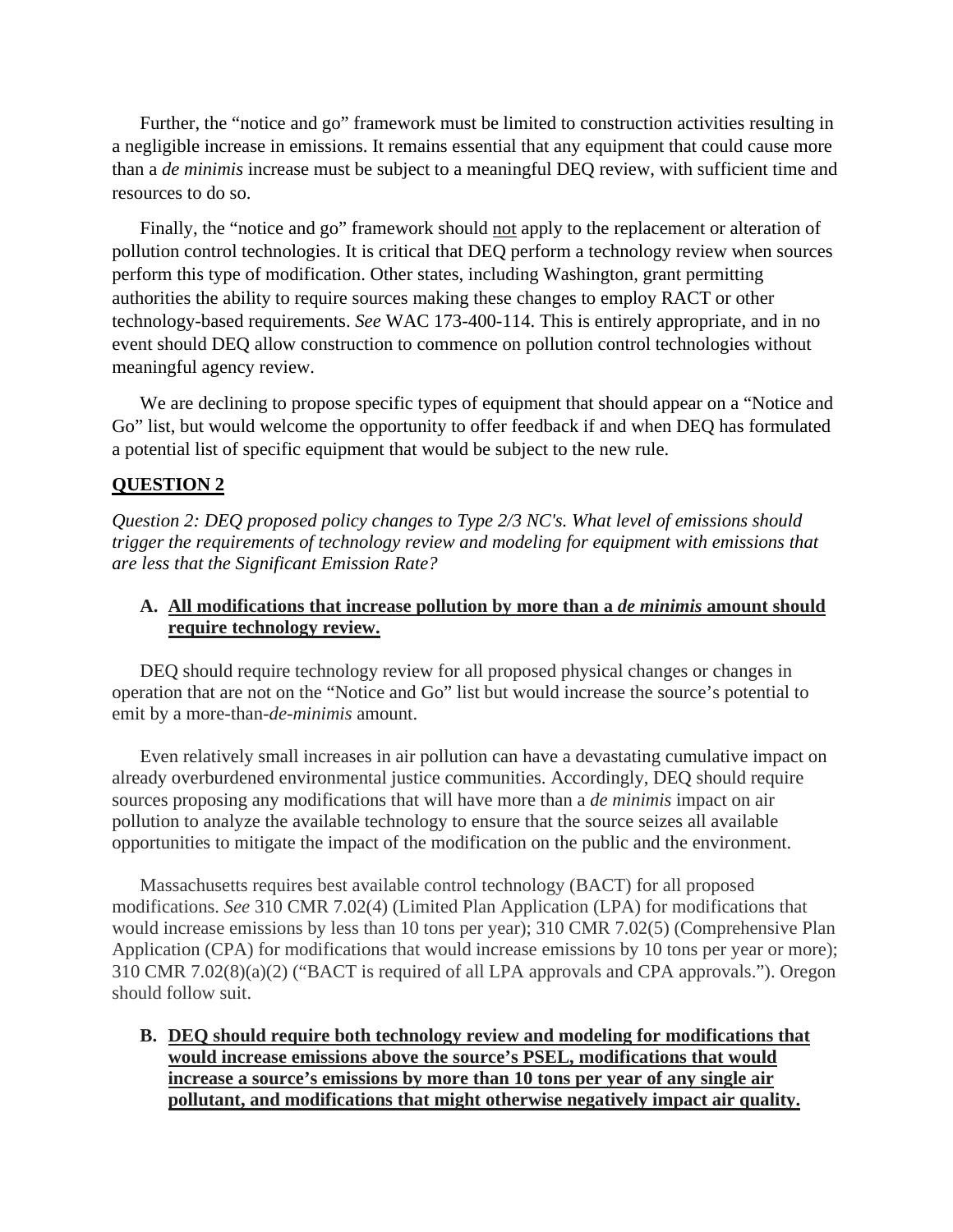There is no question that DEQ should require modeling for modifications that would increase a source's potential to emit by the significant emissions rate or higher. However, we believe requiring modeling at a much lower threshold is warranted.

In Massachusetts, proposed modifications that would increase a source's potential to emit by 10 tons per year or more of any single air pollutant or aggregated *de minimis* emissions of criteria or non-criteria pollutants must submit a Comprehensive Plan Application—rather than the Limited Plan Application reserved for less significant proposed modifications—and MassEPA may require air dispersion modeling as part of that application process. *See* 310 CMR 7.02(5)(a)([1](#page-4-0)); 310 CMR 7.02(5)(a)(6); 310 CMR 7.02(5)(c)(6).<sup>1</sup>

Massachusetts also reserves the right to require a Comprehensive Plan Application, which may include a modeling requirement, for any proposed modifications that MassDEP determines "has the potential for causing or contributing to a condition of air pollution." 310 CMR 7.02(5)(a)(10). Similarly, Colorado can require a source to model in circumstances where the source could still cause or contribute to an exceedance of the NAAQS despite being below the threshold for reasons including the location of the source (e.g., sources in areas with poor existing air quality), because modeling has never been done for that source (e.g., grandfathered sources), or because of poor dispersion characteristics (e.g., fugitive releases). *See* Colorado Department of Public and Environment, Air Pollution Control Division, Interim Colorado Modeling Guideline for Air Quality Permits, 17 (Oct. 2021) *available at* https://cdphe.colorado.gov/air-pollution-control-division-minor-source-permit-modeling.

DEQ should conduct hypothetical modeling to determine whether a proposed modification that would increase a source's emissions by less than 10 tons per year of any regulated pollutant could cause or contribute to an exceedance of the NAAQS—including the short-term NAAQS— in Oregon.<sup>[2](#page-4-1)</sup> DEQ should set the modeling threshold low enough to ensure that any potential NAAQS exceedances are nipped in the bud. If DEQ's modeling suggests that emissions less than 10 tons per year is not likely to cause a NAAQS exceedance, then we urge DEQ to follow Massachusetts' lead and require modeling whenever a proposed modification would increase a source's emissions by 10 or more tons per year or when DEQ otherwise has reason to believe the

<span id="page-4-0"></span><sup>&</sup>lt;sup>1</sup> Additionally, Connecticut requires a demonstration of NAAQS compliance for all modifications to minor sources that will increase the source's potential emissions by 15 tons per year or more. RCSA Section 22a-174-3a(a)(1)(D); RCSA Section 22a-174-3a(a)(1)(E); RCSA Section 22a-174-3a(d)(3)(C).

<span id="page-4-1"></span><sup>&</sup>lt;sup>2</sup> Colorado developed a short-term modeling threshold of 0.46 pounds per hour for SO2 and NO2 based on analysis by the state's Modeling and Emissions Inventory Unit (MEIU), which conducted hypothetical modeling runs and determined that NO2 or SO2 emissions of 40 tons per year (the significant emission rate) were likely to cause exceedances of the 1-hour NAAQS, and that a much lower hourly limit was necessary to ensure compliance with the short-term NAAQS. Special Assistant Attorney General for Colorado, Public Report of Independent Investigation of Alleged Non-Enforcement of National Ambient Air Quality Standards by the Colorado Department of Public Health and Environment 26-7 (Sept. 2021) *available at* https://drive.google.com/file/d/11eLkOMD-r7vEnJkhwCJtHhj7ZrNLzdb\_/view.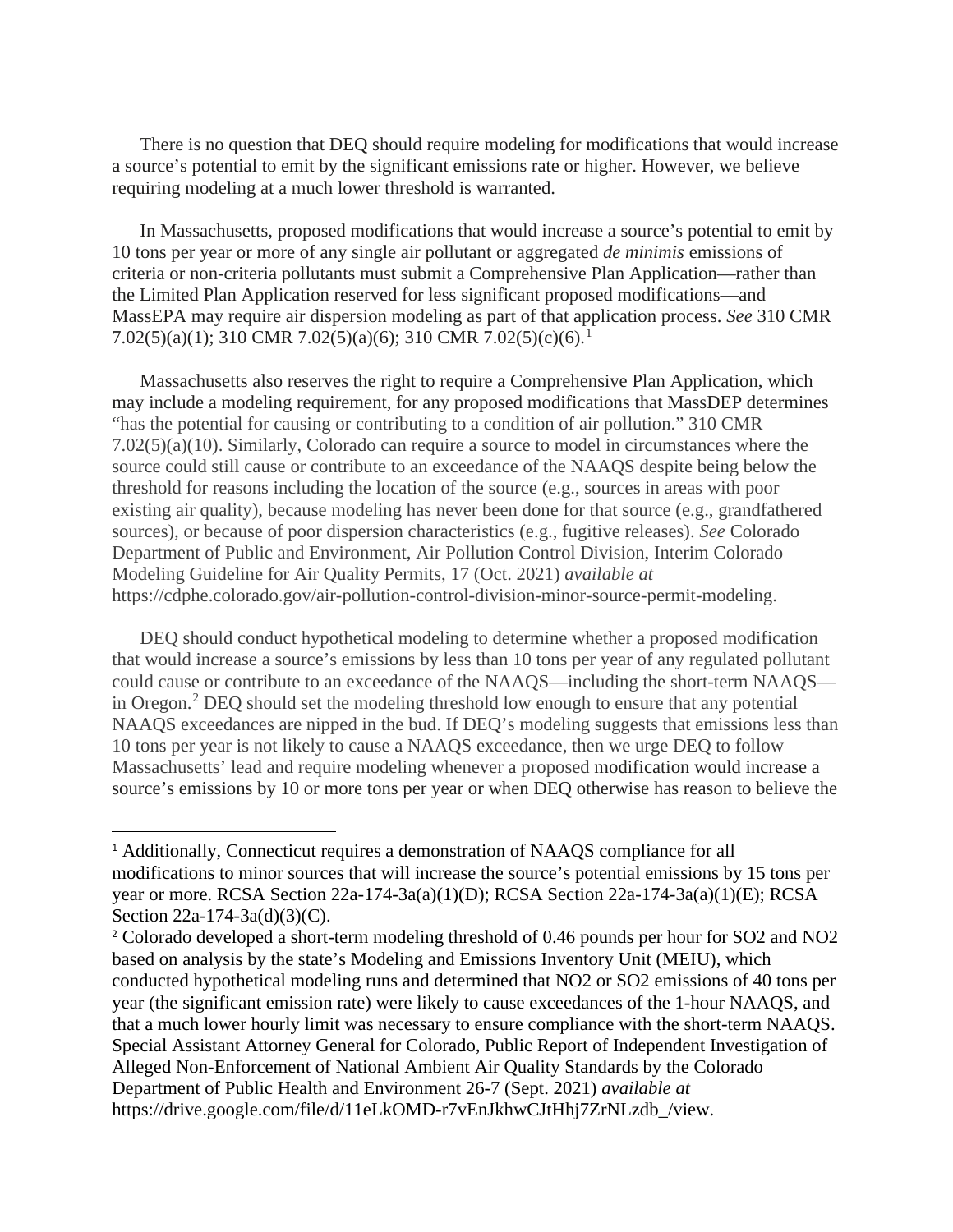proposed modification might negatively impact air quality, especially in environmental justice communities.[3](#page-5-0)

We also urge DEQ to require technology review and modeling for any proposed modification that would increase a source's emissions above its permit limits (PSELs), requiring an upward adjustment of the limits DEQ already imposed on the source. Oregon's PSELs are already excessively high and may allow emissions far above what the source is likely to generate. To protect public health and welfare, including of the environmental justice communities disproportionately affected by air pollution, any source proposing to make a physical change or change in operation that would potentially increase emissions above the limits DEQ previously imposed should have to undertake a technology review and submit modeling demonstrating that the proposed modification will not cause or contribute to a NAAQS exceedance.

# **QUESTION 3**

*Question 3: Based on a review of the technical clarifications presented at the meeting, do you have additional comments, questions, suggestions for DEQ consideration?* 

We support many of the proposed technical clarifications reflected in the redlines DEQ circulated as part of the RAC 1 materials:

- 340-210-0230(1)(o); 340-215-0040(1)(a)(K)—We support the requirement to submit an analysis equivalent to a LUCS application where a LUCS is not required, as well as the clarification that projects that are denied a Land Use Compatibility Statement (LUCS) will not be approved by DEQ. Although LUCS are unfortunately often granted when they should not be, in rare cases, as in the case of Zenith, a LUCS denial can serve as an important safeguard against projects that undermine public health and welfare.
- $\bullet$  340-210-0240(2); 340-216-0020(3)(a)—We support the clarification that sources must undertake any approved construction in accordance with the approved plans. The approval process would be meaningless if sources were not bound to construct in accordance with what DEQ actually approved. It is our understanding that this additional language will allow DEQ to pursue enforcement action for noncompliance with approved plans, and we urge DEQ to use that enforcement authority.
- $\bullet$  340-216-0020(8); 340-218-0240(1)—While it should go without saying, we support the clarification that no person may violate the conditions of a permit, and applaud DEQ for taking steps to make enforcement of Oregon's air pollution laws easier.
- 340-216-0040(1)(a)(L), 340-218-0040(3)(c)(M)—We support the requirement to submit the most recent information reported to EPA through the Toxics Release Inventory program. We note that one of Oregon's most notoriously non-compliant sources of air

<span id="page-5-0"></span><sup>&</sup>lt;sup>3</sup> DEQ should also consider using even lower thresholds for modeling for proposed projects in nonattainment or sustainment areas where the NAAQS are already in jeopardy.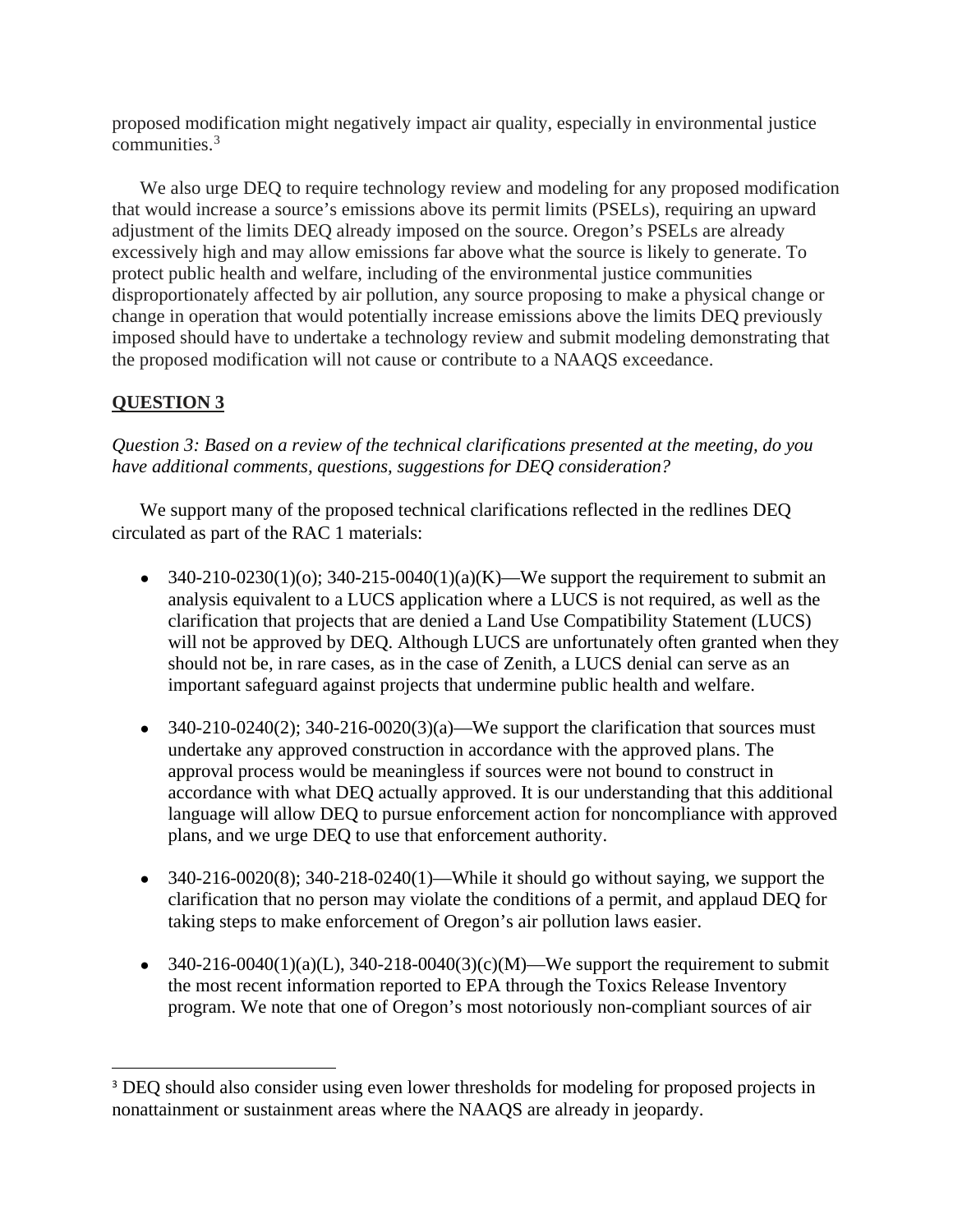pollution, Owens-Brockway, was cited by EPA for submitting inaccurate information to the TRI, and we encourage DEQ to take a look at this information for all sources.

We have some concerns about other proposed redlines:

- 340-210-0230(1); 340-216-0040(1)(a); 340-216-0064(3)(c); 340-216-0066(3)(c)—With respect to the edits specifying that various submissions must be on a "paper or electronic" DEQ form, we question whether there is any basis for allowing paper submittals without an accompanying electronic copy in 2022. Paper submittals will consume DEQ resources scanning the submittals in order to make them publicly available. It is also harder for the public to copy information from a scanned document than from a document produced electronically. We urge DEQ to require all electronic submittals in order to improve public access to regulated entities' submissions.
- 340-216-0040(11)—While we support the sideboards requiring that extensions be for good cause, we note that there now appears to be no outer limit on what DEQ may set as the initial deadline to submit requested information. The lack of any constraint on the initial deadline seems like a loophole that could undermine DEQ's effort to eliminate unwarranted delay. We urge DEQ to specify that DEQ will "provide the applicant with a written request to provide such information by a date certain, *not to exceed a 90-day period*."
- 340-210-0225(4)—The description of Type 4 NCs is confusing, and the proposed edits only introduce further confusion. Among other problems, the redline now refers to changes that "would increase the PSEL" but of course only DEQ can increase a PSEL; a source can only increase emissions. If this redlined language is not vitiated by additional substantive changes that DEQ is planning to make, we urge DEQ to clarify what projects that fall into Type 4 and revise this provision to be more intelligible.

# **QUESTION 4**

# *Question 4: Any additional or general comments based on the topics discussed at RAC Meeting #1?*

We wish to offer feedback to make the RAC process more effective. In our pre-RAC interviews, several of us urged the RAC facilitators and DEQ to provide, before each meeting, as much detailed information as possible about the policy proposals that would be the focus of the RAC meetings, with sufficient time for RAC members to perform a thorough assessment of each proposed change. We would like to renew that request here.

On December 2, DEQ sent RAC members several PDFs containing redlined regulatory changes, which we believed represented DEQ's most up-to-date thinking on the changes DEQ planned to make, particularly regarding changes to Notice to Construct rules. As a result, we spent substantial time reviewing and assessing those changes in preparation for the meeting.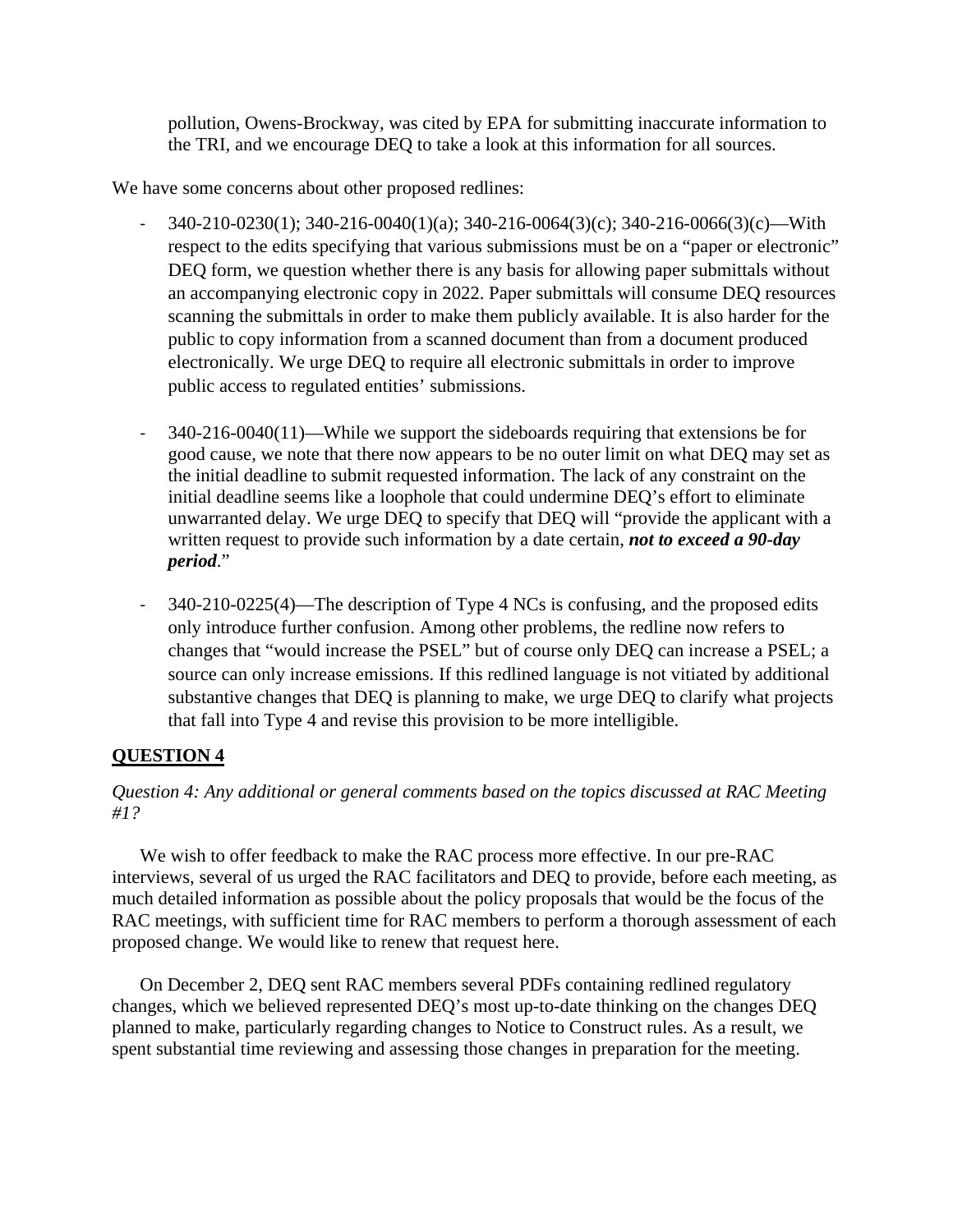It was not until December 14, when we received the draft slides for the first RAC meeting which outlined the proposed "policy changes" for Type 1, 2, and 3 NCs— that we realized that the redlined changes we had received nearly two weeks earlier were not in fact DEQ's vision for a final rule, and in fact were somewhat inconsistent with the redlines RAC committee members reviewed.

Again, we believe the RAC would greatly benefit from members receiving sufficient information before each meeting to allow for informed and thoughtful input. If DEQ plans to circulate any more partial redlines, it would be helpful to advise the RAC that additional substantive changes to those same provisions are forthcoming.

 Moreover, we urge DEQ to more fully flesh out its proposed policy changes—including drafting possible regulatory language—in the materials provided before each meeting. We will be better equipped to comment on DEQ's proposed policy changes when we have actual language we can read and react to.

 Thank you in advance for your consideration of our comments and for the opportunity to participate on the Rulemaking Advisory Committee. We look forward to working with you to protect Oregon's air and all who breathe it.

Sincerely,

Lisa Arkin, *Executive Director* **Beyond Toxics** 

Molly Tack-Hooper, *Supervising Senior Attorney*  Ashley Bennett, *Senior Associate* **Earthjustice**

Mary Peveto, *Executive Director* **Neighbors for Clean Air**

Jonah Sandford, *Staff Attorney*  **Northwest Environmental Defense Center**

Sergio Lopez, *Energy, Climate and Transportation Coordinator*  **Verde**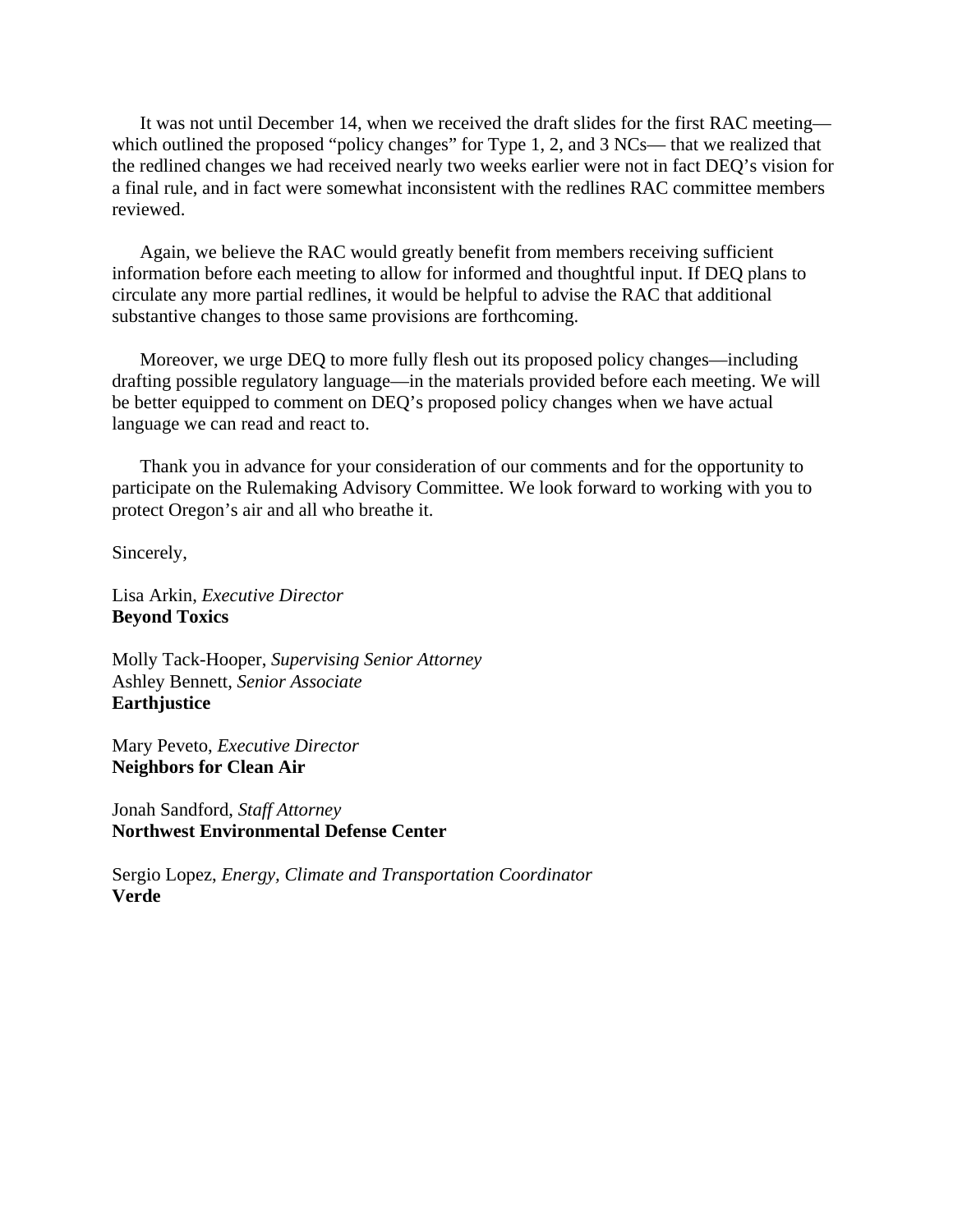

<span id="page-8-0"></span>Environmental Health

January 11th, 2022

DEQ Air Quality Permit Staff

Thank you for the opportunity to participate and comment on the materials and topics presented at the December 16th, 2021 Rulemaking Advisory Committee (RAC) meeting. As a public health representative on the committee, we support air permitting programs and rules that result in reductions of human exposure to emissions of air contaminants.

Multnomah County sees the highest cancer risk from air pollution in the state, with an estimated, cancer risk from air toxics of 36.5 in 1 million<sup>1</sup>. Data for 2012-2016 show disparities by race and ethnicity in deaths from causes related to air pollution. These disparities were most pronounced between Black and white residents, with higher death rates among Black residents from diabetes (2.7 times), cancer (1.4 times), and stroke (1.5 times).<sup>2</sup> Industrial pollution is an important contributor, as is increasingly evident as we learn more from the Cleaner Air Oregon process. This is especially true in areas near large emitters where localized impacts are greater.<sup>3</sup> As we continue through the development of updated draft rules for DEQ's air permitting programs, avoiding any regulation that exacerbates or perpetuates disproportionate pollution exposure, especially in low income neighborhoods and communities of color, will support our goal of health equity.

Feedback, reflections, and clarification requests on discussions presented for future policy draft rules and technical changes to draft rules presented at the first RAC meeting are below.

# **Notice of Intent to Construct (NCs)**

When discussing the current rules around NCs, it was mentioned that many of the Significant Emission Rates (SERs) were set off of modeled data in the 1980s. This brings up a concern around current research and evidence on pollutants, exposure and impacts compared to information modeled 40 years ago. Significant emission rates are not currently the most health protective option nor consistent with the currently set NAAQS, due to their annual emissions limits and no account for short term variabilities in emissions/operations. It was noted that some SERs have been updated (for example GHG in the 2000s) but not all. If policy changes are dependent on levels outlined in the SERs, a more thorough review of updates for each regulated pollutant is warranted, in addition to assigning more

<sup>1</sup> EPA, NATA 2018

<sup>2</sup> Oregon Death Certificates 2012-2016

<sup>&</sup>lt;sup>3</sup> Oregon Department of Environmental Quality summary of 2017 National Emissions Inventory data, 2020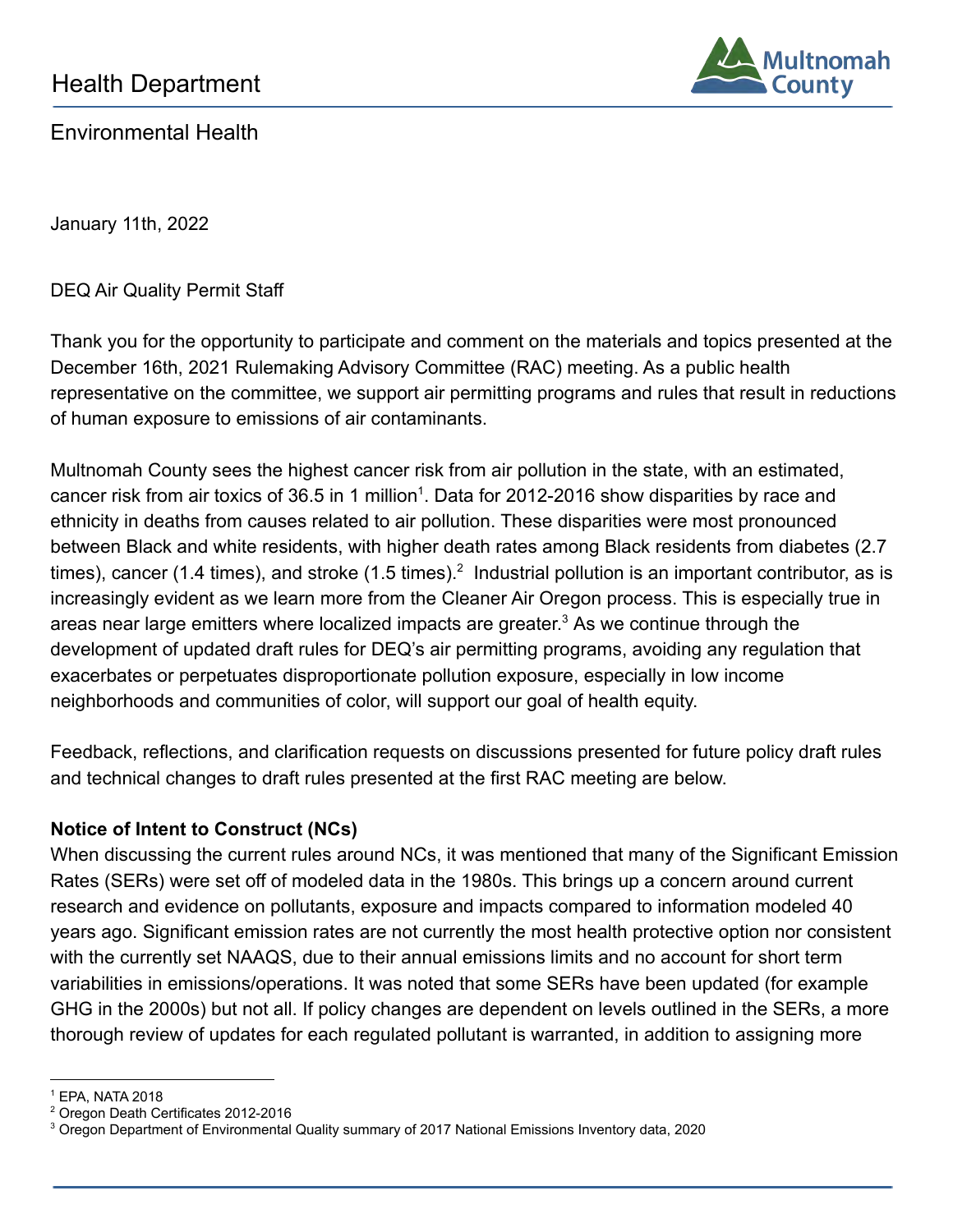# Health Department



# Environmental Health

NAAQS appropriate threshold comparisons (ie: 24hrs for PM) so short spikes and acute health effects may be accounted for. We recommend DEQ consult and engage the Oregon Health Authority in this rulemaking to provide additional context and analysis on more protective SERs. This would support DEQ's goal of "enhanced community protection".

# *Policy Change NC Type 1*

We are generally supportive of eliminating the 10-day default approval for Type 1 NCs. As presented, this change is more likely to allow DEQ to catch construction that in the past has been default approved, despite not qualifying as a type 1. When thinking about criteria or indicators DEQ should use as it develops and assesses a list of equipment that would qualify under this new rule, equipment that adds no emissions or is not in need of routine inspection and maintenance seem appropriate. Not enough information was provided on the development of de minimis thresholds to confidently add it as a threshold. However, if it is included in draft rule, DEQ should consider whether or not there would be instances where cumulative impact of multiple de minimis sources from the "notice and go" list could together create impacts to a community/neighborhood (for example, multiple small generators in a small area). In this case, it may be beneficial to include other factors beyond just emissions to qualify as "notice and go", for example also distance to sensitive receptors.

# *Policy Changes NC Type 2 / 3 NC's*

When considering what level of emissions should trigger the requirements of technology review and modeling for equipment with emissions less than the SER, the most health protective action would be to require both technology and modeling review for any new or equipment modification above de minimis levels. We are supportive of requiring at a minimum a technology review for Type 2, and if deemed by DEQ within the sixty days as needed, also require modeling for equipment with emissions less than the SER in Type 2/3 NCs. The Type 2 sixty day clock would start anew. Type 3 should require both technology and modeling.

We are in general support of adding expiration dates to NCs and construction approvals, to ensure the conditions and technologies available and reviewed at the time of application most closely resemble those at construction and commission. For a new Source an 18 month deadline feels appropriate, with one good cause 18 month extension. This would give a source a maximum of three years. For existing sources, the same rules should apply, with the exception of voluntary emission control equipment receiving one additional good cause extension. Expiration dates allow for changes at a source to be more accurately accounted for and emissions best understood.

# **Technical Clarifications and Typos**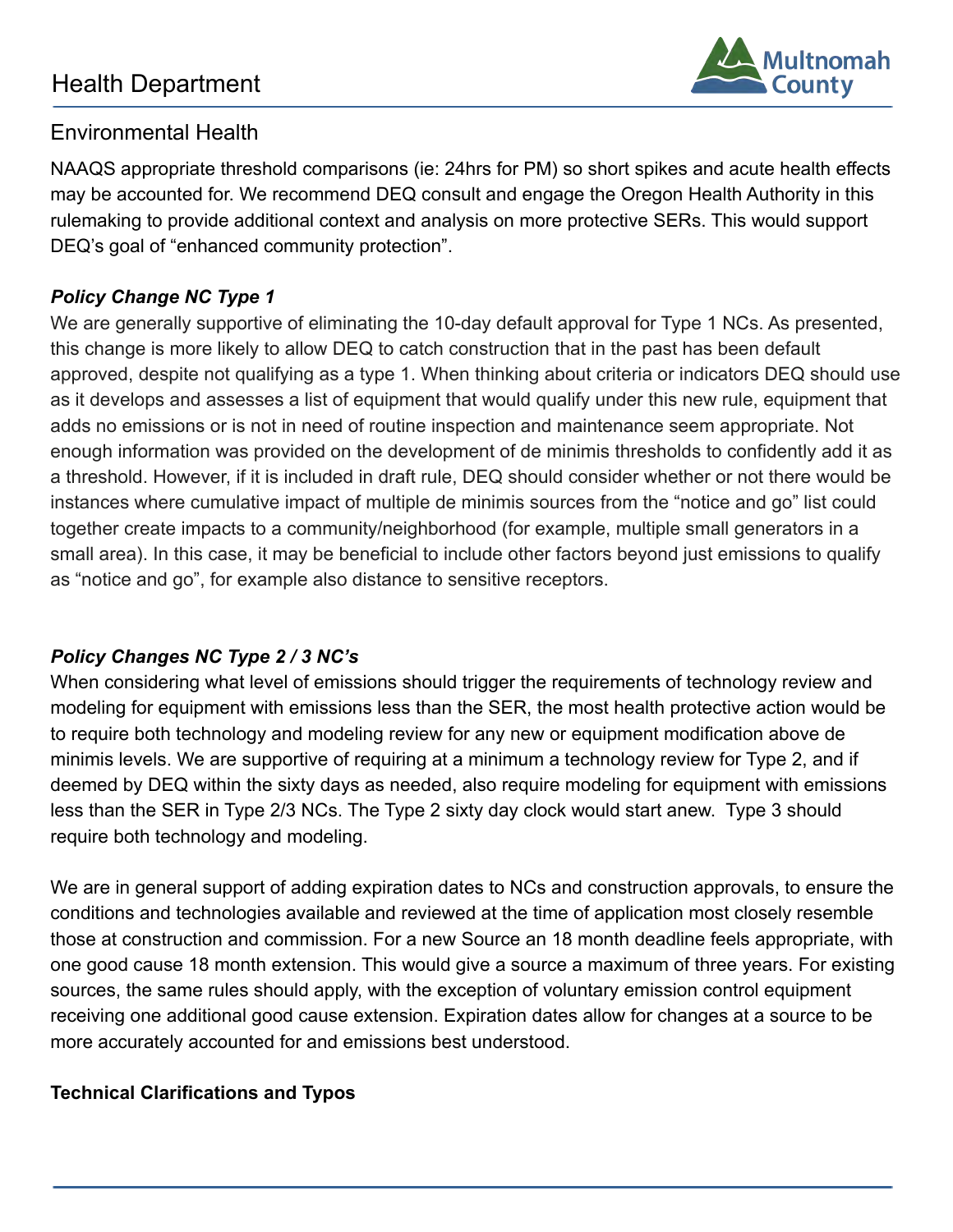# Health Department



# Environmental Health

Based on the technical clarifications presented at the meeting, we are in general support of the changes with the exception of two items that need further clarification.

One technical change suggests the removal of the measurement of fugitive emissions. If this is removed, where else are these captured? Human health risk is all exposure.

Second, a technical change was suggested around renewal applications and increasing the amount of information collected so permit writers are able to make more timely and informed decisions. We are supportive of this change however there is no clarity on what a "full" application would be, and as a result, this feels like more than just a technical clarification, with examples of proposed application elements to include needed to ensure they are in fact comprehensive.

# **Other Comments**

DEQ should continue to simplify language for public consumption and accessibility. This includes a consideration and recommendation by another RAC member in renaming permit types, even if embedded in rules. Alternatively, DEQ could develop a comprehensive glossary that translates these terms and make it widely available through the permitting website and other venues as appropriate. Please continue to work to post meeting materials and meeting summaries as early as possible for both RAC members and interested community members.

We urge DEQ to continuously prioritize and protect community health while implementing a transparent permitting process and spurring a vibrant economy. Thank you for the opportunity to provide written comments in response to this RAC's first meeting.

Nadège Dubuisson, MPH Program Specialist Sr. , Multnomah County Environmental Health *RAC Member*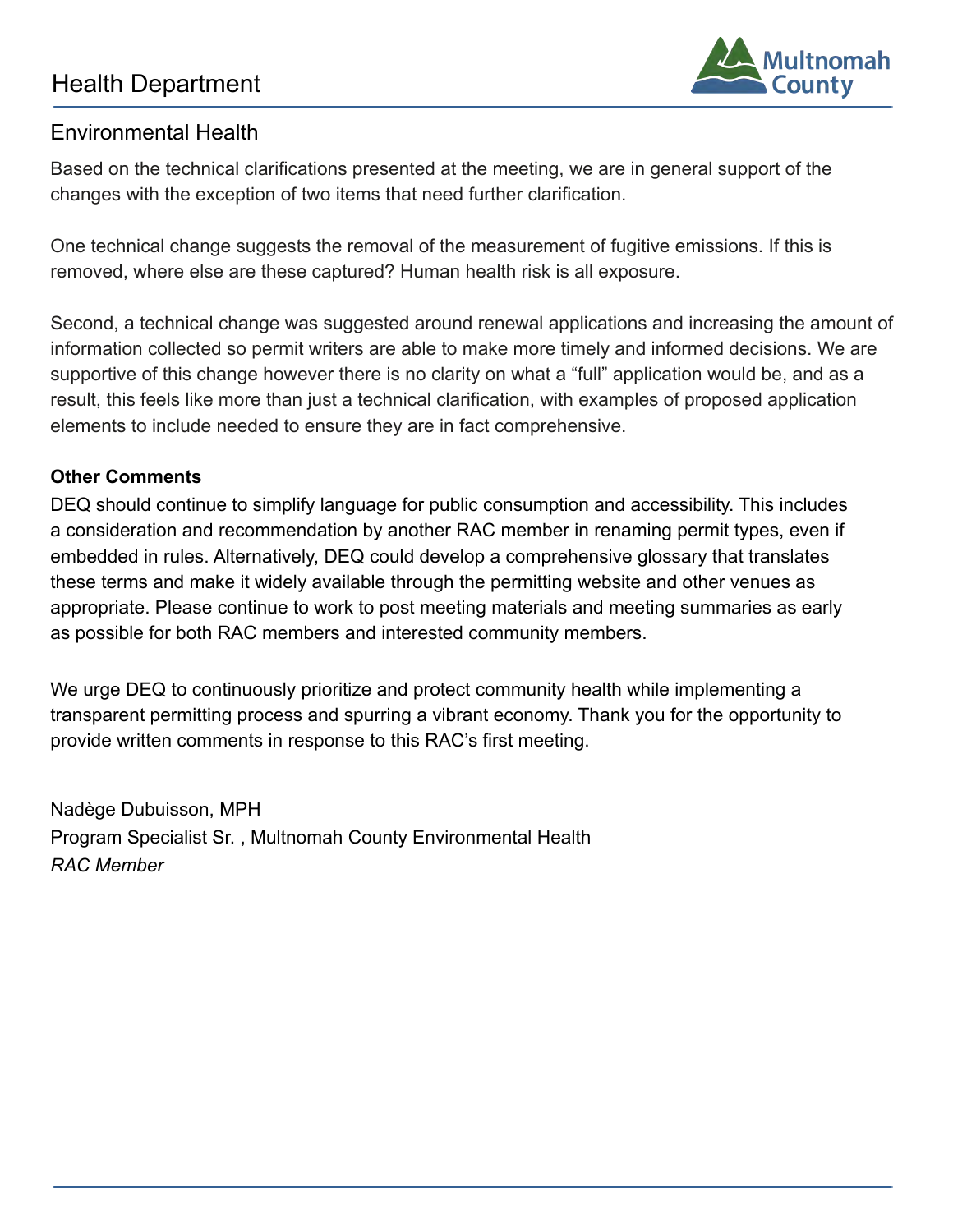<span id="page-11-0"></span>

Northwest Pulp & Paper Association · 212 Union Avenue SE, Suite 103 · Olympia, WA 98501-1302 360.529.8638 · Fax 360.529.8645 · www.nwpulpandpaper.org

Sent via: [2022.aqpermits@deq.oregon.gov](mailto:2022.aqpermits@deq.oregon.gov)

January 12, 2022

Oregon Dept. of Environmental Quality Attn: Jill Inahara 700 NE Multnomah St., Room 600 Portland, OR 97232-4100

#### RE: **Air Quality Permitting Update RAC Meeting #1 Comments**

Ms. Inahara,

Thank you for the opportunity for the Northwest Pulp & Paper Association (NWPPA) to participate in the Rulemaking Advisory Committee (RAC) and provide comments on Oregon Department of Environmental Quality's (DEQ) Air Quality Permitting Rules Update.

#### **INTRODUCTION**

NWPPA is a 65-year-old regional trade association representing 10-member companies and 14 pulp and paper mills and various forest product manufacturing facilities in Oregon, Washington and Idaho. Our members hold various permits issued by DEQ including permits for Title V Air Operating Program and the Air Contaminant Discharge Program.

NWPPA members are at the forefront of Oregon air quality improvement efforts. Our members have embraced technically advanced and scientifically sound controls on air emissions over the past 20 plus years. We are proud of our dedication to efficient and environmentally sound processes and reduction of emissions over time. We are committed to the hard work, expense and discipline it takes to be contribute to our communities.

NWPPA has long-standing-stakeholder participation in numerous DEQ advisory committees including groups on establishing regulatory programs, administrative rules and program improvement efforts. Our staff and members have participated in the development of rules in previous RACs including NWPPA President, Brian Brazil, who is participating in the current DEQ Air Quality Permitting RAC.

Oregon's pulp and paper sector has been recognized as an essential business by state and federal governments. Without fail, our Oregon mills' essential workers have been making vital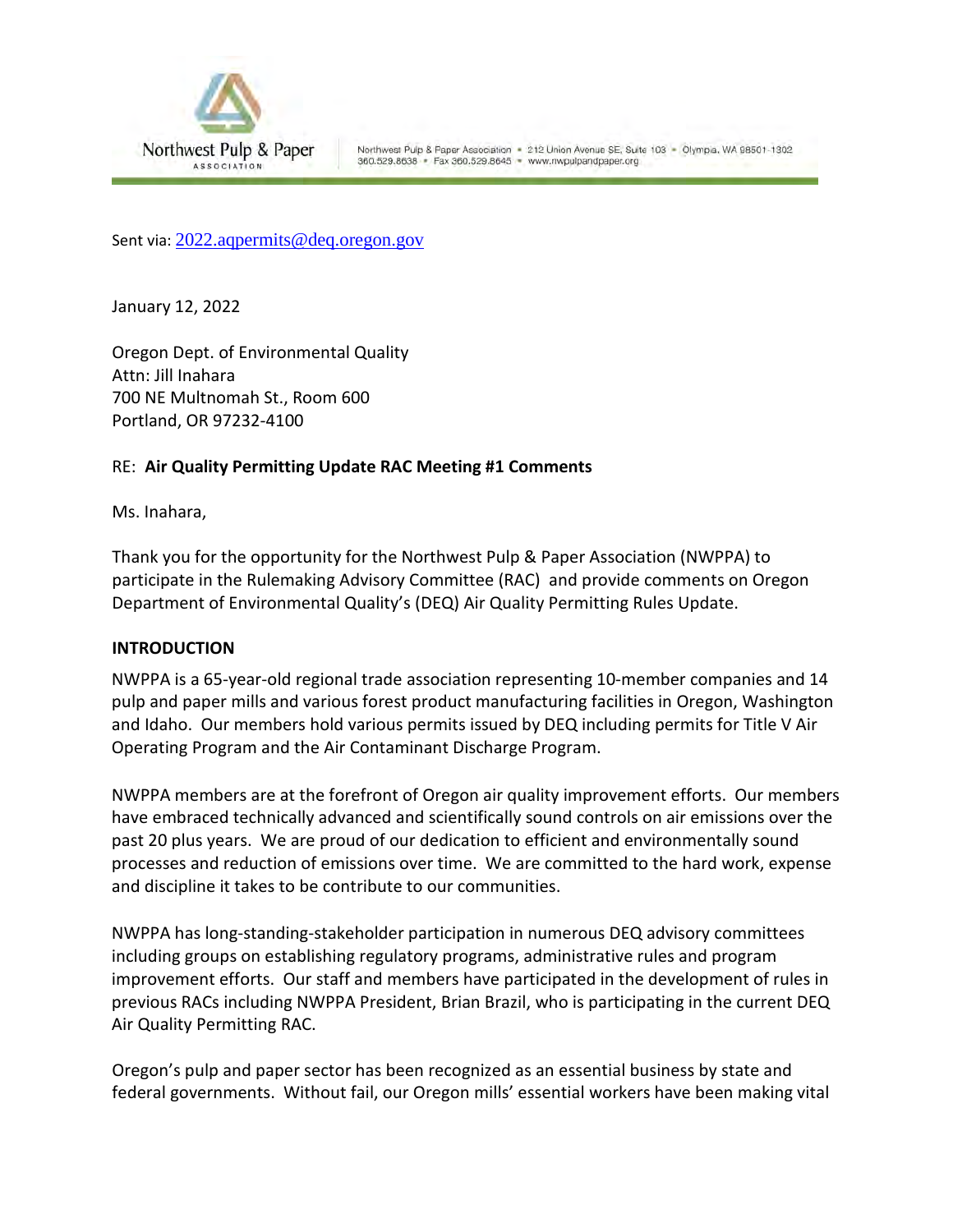NWPPA Comments Air Permit RAC January 12, 2022 Page 2 of 5

paper products we all use every day to help fight against COVID-19. Our essential paper products are used by Oregon consumers as well as being distributed within the Western US and abroad.

NWPPA supports comments presented by Tom Woods of Stoel-Rives LLP for the Coalition of businesses that he represents. NWPPA is a member of that Coalition, so those comments should be included in our comments as well.

# **DEQ Questions for RAC Members**

Following the December RAC meeting, DEQ specifically asked for input on the following four questions. NWPPA's response follows each question below.

**Question 1**: DEQ is proposing rules related to Notice of Intent to Construct, including a change that would eliminate a 10-day default approval and replace with a "notice and go" rule to streamline the process. This would apply to specific equipment.

- What criteria or indicators should DEQ use as it develops and assesses the list of equipment that would qualify under this new rule?
- What equipment should be included in a rule change?
- We are including a link to Washington State regulations for New Source Review as a resource mentioned at the RAC meeting

# **NWPPA Response to Question 1**

NWPPA believes that adding a list of pre-approved projects that can be performed with only a "notice and go" would be useful. A list of such projects could begin with the Washington Department of Ecology list of insignificant activities at WAC 173-400-110(4) as shown on the link provided by DEQ. The list might more appropriately be based on the already defined Oregon list of Categorically Insignificant Activities at OAR 340-200-0020(23). As such, the addition of a pre-approved activities list to the existing Type 1 NC process is supported by NWPPA.

Elimination of the existing Type 1 notice to construct (NC) process and forcing extensive agency review for very minor projects that meet the de minimis levels as defined in OAR 340- 200-0020 is not appropriate. Making de minimis projects follow extended permitting under a process similar to the current Type 2 or Type 3 review would significantly delay these very minor projects with little or no benefit to air quality. As such, NWPPA is opposed to elimination of the Type 1 NC.

**Question 2**: DEQ proposed policy changes to Type 2/3 NC's. What level of emissions should trigger the requirements of technology review and modeling for equipment with emissions that are less that the Significant Emission Rate?

# **NWPPA Response to Question 2**

NWPPA does not believe it is necessary or reasonable to add additional technology review requirements beyond those already required for Type 2/3 NCs. The existing rules allow DEQ to require "Typically Available Control Technology" now. Any review beyond what is currently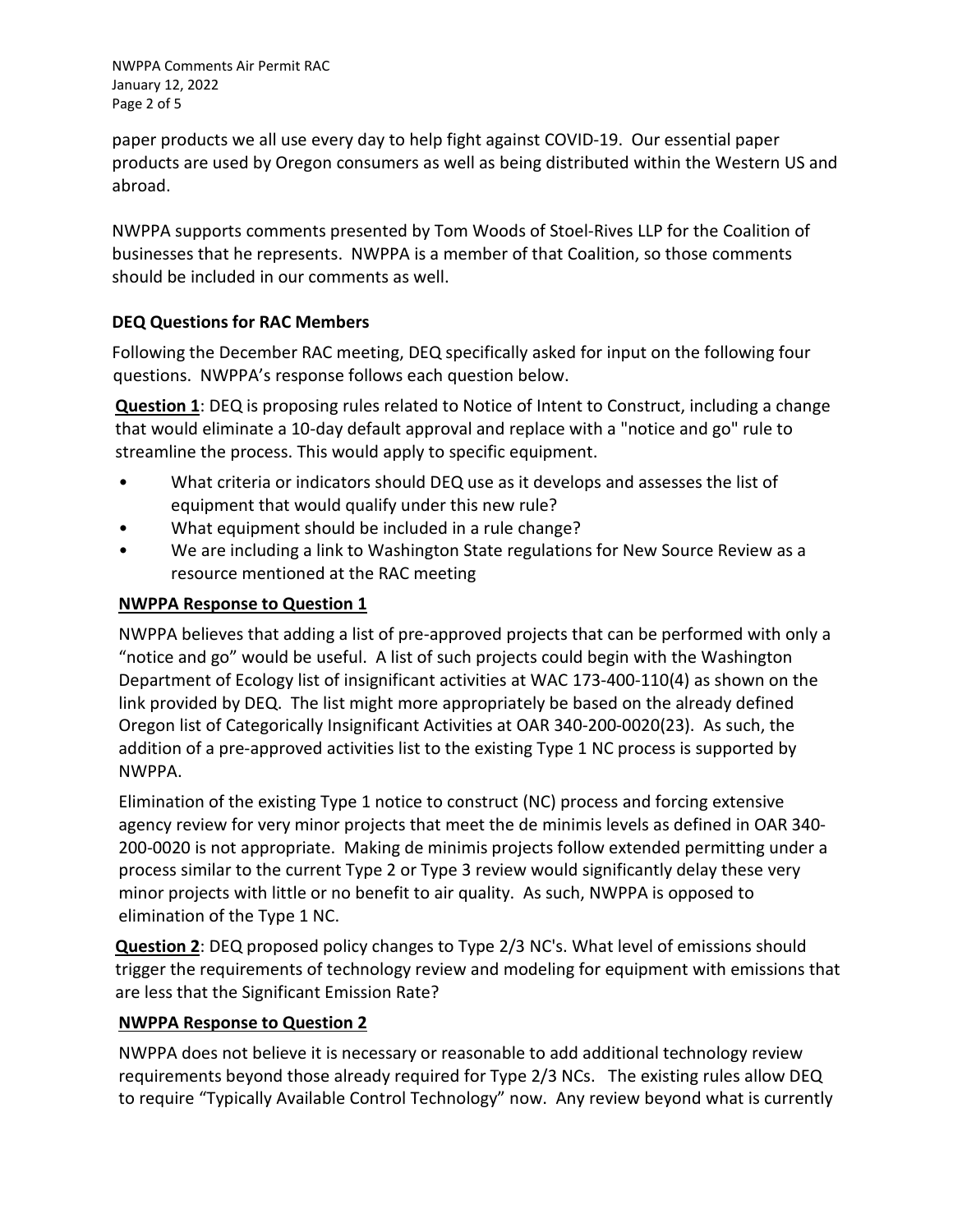NWPPA Comments Air Permit RAC January 12, 2022 Page 3 of 5

required is not needed. Any addition of more technology review will unnecessarily extend review timelines for minor changes that qualify as Type 2/3 NCs.

These type of changes, by nature, will not increase emissions above the significance level and therefore should not require any modeling. The only situation where modeling might be required is if the source making the Type 2/3 change were located in a non-attainment area. In that extremely rare instance, DEQ already has the authority to require modeling. NWPPA does not support DEQ making any changes to Type 2/3 notification requirements that would require modeling.

**Question 3**: Based on a review of the technical clarifications presented at the meeting, do you have additional comments, questions, suggestions for DEQ consideration?

# **NWPPA Response(s) to Question 3**

NWPPA provides the following suggestions and/or comments on the proposed redlined draft of proposed changes to the OAR, which are arranged by section reference(s) in the draft.

# OAR 340-200-0020(73)

# ORS 468A.020(3)(a) states:

Except to the extent necessary to implement the federal Clean Air Act (P.L. 88-206 as amended), the air pollution laws contained in ORS 468A.025, 468A.030, 468A.035, 468A.040, 468A.045 and 468A.300 to 468A.330 do not apply to carbon dioxide emissions from the combustion or decomposition of biomass.

As such, NWPPA believes the removal of OAR 340-200-0020(73)(b) is both unnecessary and inappropriate. State law requires that GHG be regulated only "to the extent necessary to implement the federal Clean Air Act". That is what the existing language OAR 340-200- 0020(73)(b) accomplishes and, therefore, NWPPA is opposed to any attempt to remove OAR 340-200-0020(73)(b).

# OAR 340-200-0020(84) and 340-220-180(1)

The proposed change to 340-200-0020(84) and 340-220-180(1) from "postmarked" to "received" is both inappropriate and a substantial change to 50+ years of history. This is not a "correction" of a typo as stated by DEQ in the explanation of changes. Simply because DEQ has created the Your DEQ On-line (YDO) system that doesn't have the ability to account for postmarks is absolutely the WRONG reason to suggest this change. DEQ CANNOT expect that sources will submit fee payments for Title V permit fees for tens of thousands of dollars online. They also must not ignore postmarks that prove these large checks were submitted on time.

NWPPA suggests that language similar to how EPA recognizes timely submissions in 40 CFR Part 70 would be the CORRECT way to accomplish this. Our suggested language (if DEQ continues to believe a change must be made to accommodate YDO payments is: "…postmarked or time stamped on an electronic submission through YDO...". If DEQ has not setup the YDO system to timestamp payments, than that is an error DEQ must correct.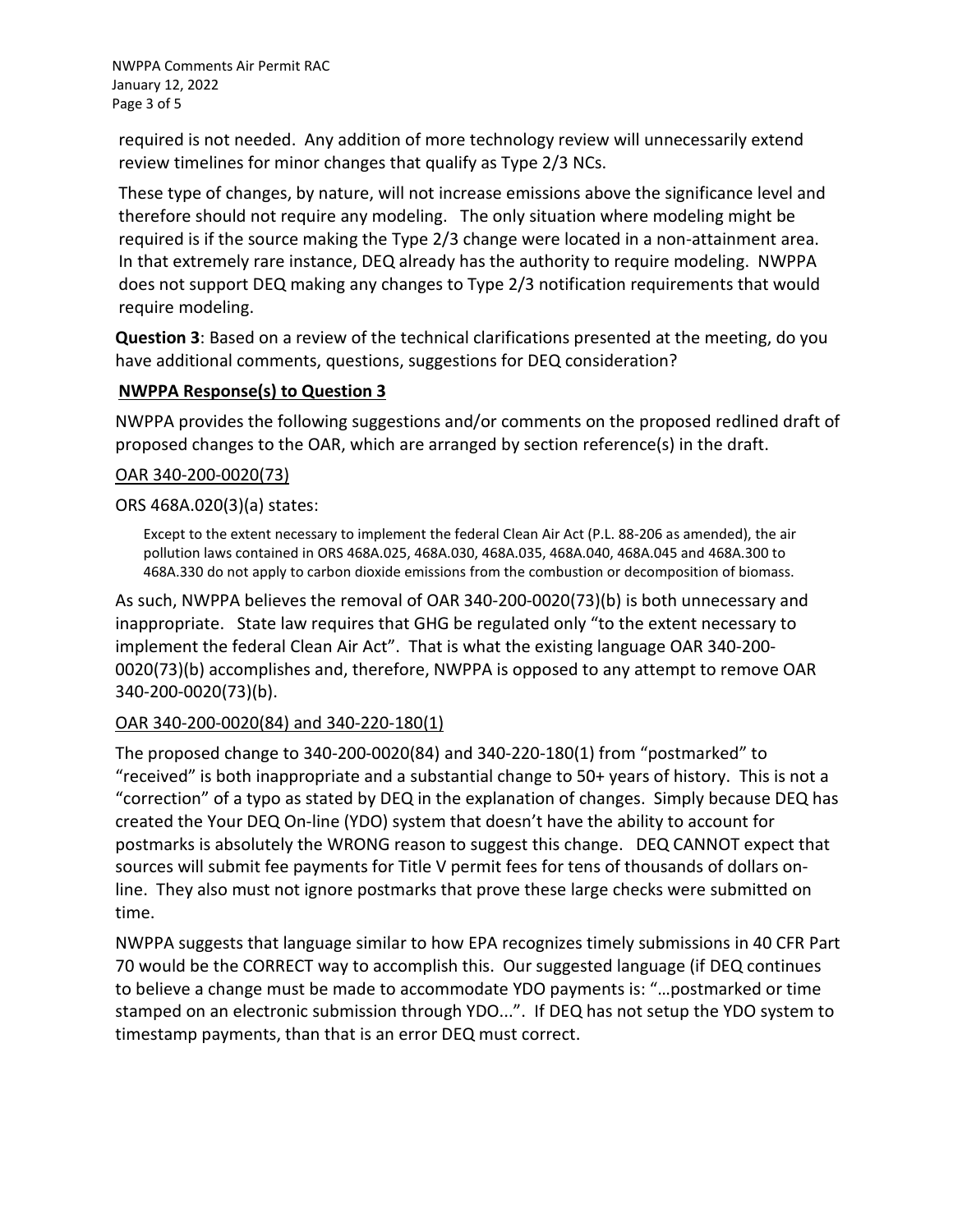NWPPA Comments Air Permit RAC January 12, 2022 Page 4 of 5

#### OAR 340-200-0210 (throughout the section)

The proposed addition of "potential" before "emissions" throughout 340-200-0210 is confusing and incorrect. There is no defined term of "potential emissions" in OAR 340-200-0020. The nearest definition is for "potential to emit' or PTE. However, "potential emissions" is not being used in this context as PTE. That makes this language misleading since the Plant Site Emission Limit ("PSEL") serves as a federally enforceable limit on PTE. NWPPA opposes adding the word "potential" in this section of the rules without definition of what this term actually means.

# OAR 340-208-0110(1) and 340-234-0210(4)

The proposed addition of 340-208-0110(1)(b) does not actually include all the sources exempt from the rule under 340-234-0210(4). As such, 340-208-0110(1)(b) should read: "Kraft mill sources regulated for visible emissions (i.e. opacity) under 340-234-0210(4)".

Also, the addition of "Fugitive emissions must meet the requirements of OAR 340-208-0210" in 340-234-0210(4) is duplicative, unnessary, and should be deleted from this draft. All Kraft mills in Oregon are Title V sources and, therefore, must have all applicable rule requirements included in their permits. Addition of this language to the rule does not accomplish anything that is not already included in the rules and the Kraft mill's operating permits. NWPPA does not support adding this unnecessary language to the Kraft mill rules, unless DEQ includes similar redundant language for all sources in the State at 340-208-0110(1)(b).

# OAR 340-210-0230(1)(o)(B) and OAR 340-226-0040(1)(a)(K)

The proposed addition of section (B) requiring a source and DEQ to perform an artificially created Land Use Compatibility analysis is excessive and unnecessary. If the local planning jurisdiction does not require a review, which in itself constitutes approval, then recognition that there is no need to review the project is by default, an approval. The same applies for the planning jurisdiction declining to review the application. That in itself is acknowledgment by the planning jurisdiction that review is unnecessary. NWPPA opposes the addition of these sections to the rules.

# OAR 340-226-0130(3)

The proposed change from "may supply DEQ with additional information" to "must supply DEQ with additional information" does not actually include any requirement for DEQ to tell the source what "additional information" it wants or needs. This requires the source to either guess at what "additional information" DEQ wants, or spend effort to find out from DEQ while using up part of the timeline set by DEQ. If DEQ intends to *require* "additional information", this section should read "… must supply DEQ with additional information, if requested by DEQ, by a reasonable date…"

**Question 4**: Any additional or general comments based on the topics discussed at RAC Meeting #1?

NWPPA provides the following comments related to some of the questions and or possible proposals asked by DEQ at the first RAC meeting on December 16, 2021.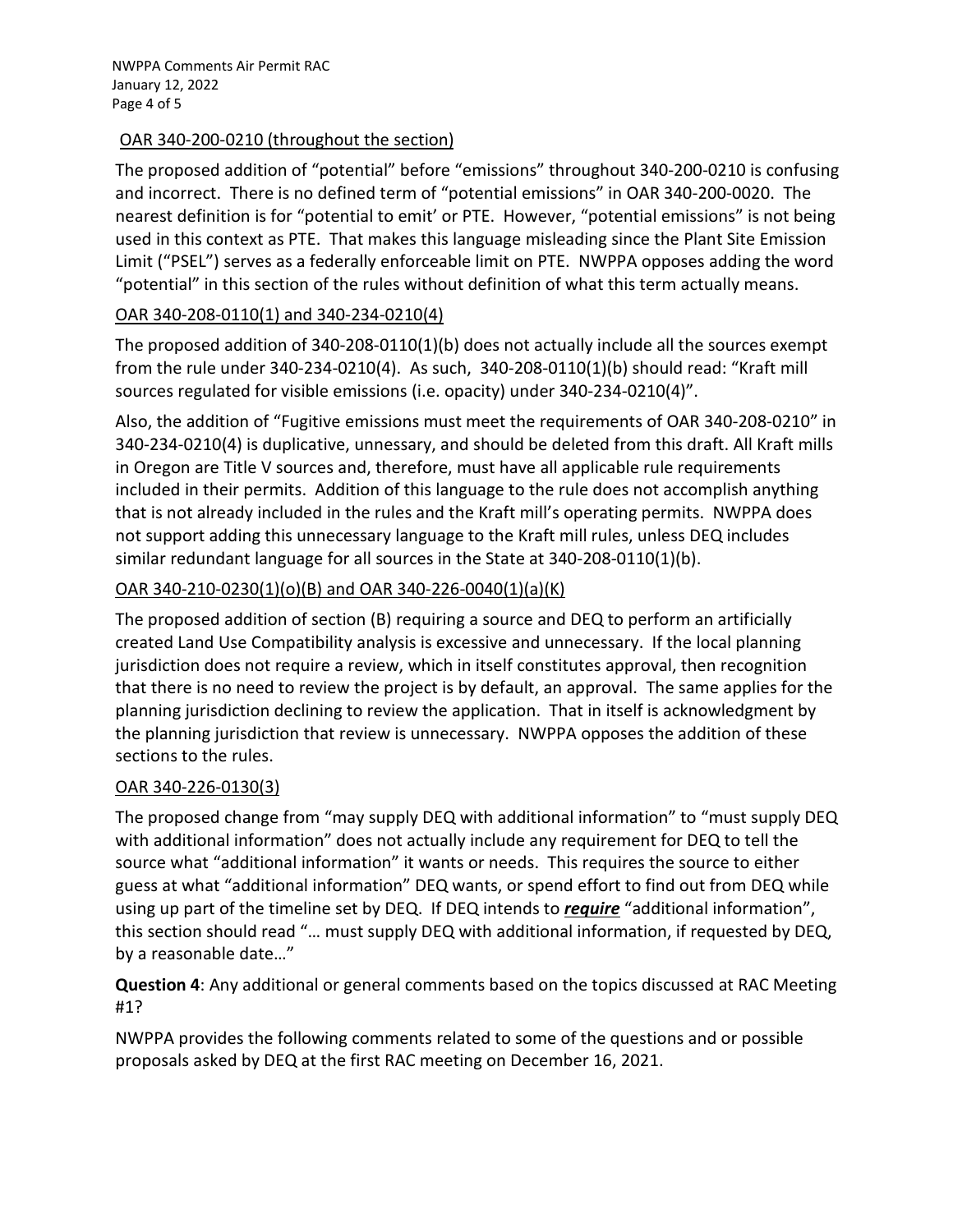NWPPA Comments Air Permit RAC January 12, 2022 Page 5 of 5

#### Resetting the clock for reviewing applications every time DEQ asks for additional information

NWPPA does not support the concept of resetting the application review timeline back to zero every time an additional piece of information is received upon an application that is in the NC process. This would essentially eliminate all deadlines for permit issuance and halt any approvals simply because additional information was requested. Even halting the review timeline for the time that a source is preparing a response to a DEQ question is not appropriate and will result in excessive delays.

#### Expiration of NCs

NWPPA does not support the concept of putting deadlines on NCs to begin construction. If DEQ believes this is necessary, there must be a process to wrap NCs into the Title V or ACDP Operating Permit of a Source, which allows the NC to remain available to the Source for the duration of the Operating Permit.

#### **CONCLUSION**

NWPPA appreciates the opportunity to participate in Air Quality Permitting Rules Update as a RAC participant, and by submitting these written comments for the rulemaking record.

Sincerely,

Brian Brazil President Northwest Pulp & Paper Association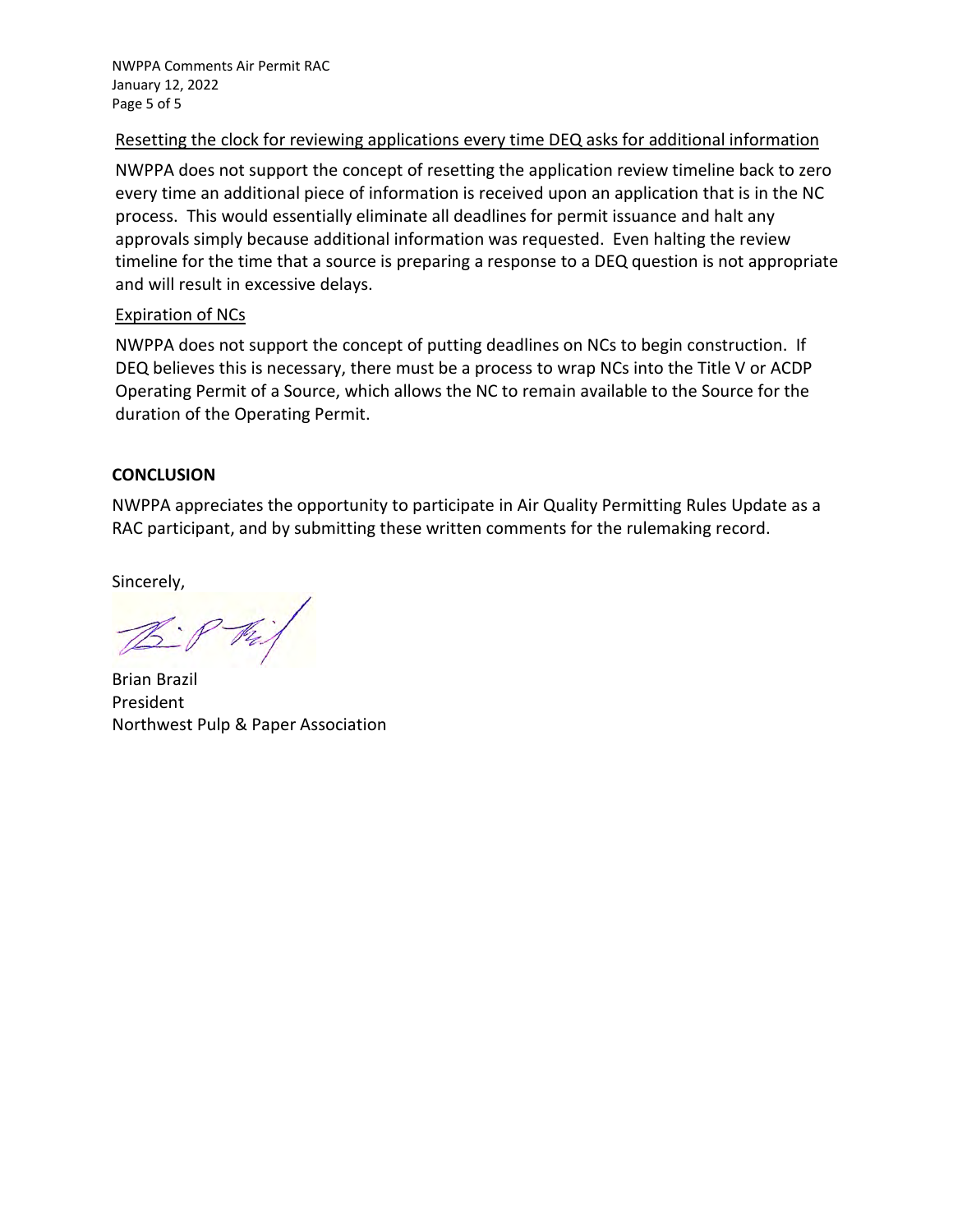# <span id="page-16-0"></span>**PERKINSCOIE**

1120 NW Couch Street 10th Floor Portland, OR 97209-4128



January 12, 2022 Jeffrey L. Hunter

#### **VIA ELECTRONIC MAIL ONLY**

Ms. Jill Inahara Oregon Department of Environmental Protection 700 NE Multnomah Street, Suite 600 Portland, OR 97232

#### **Re: Comments on Oregon Air Quality Permitting Updates Rulemaking Advisory Committee Meeting 1, December 16, 2021**

Dear Ms. Inahara:

Thank you for the opportunity to comment on the Department of Environmental Quality's (DEQ) first Air Quality Permitting Updates Rulemaking Advisory Committee (RAC) meeting. Please note the comments expressed herein are my comments as an advocate for industry as a whole. My comments and views may not be fully supported by all owners/operators that hold Air Contaminant Discharge Permits and are subject to DEQ's air regulations.

#### **General Comments**

While the regulated community also shares DEQ's goal of protecting air quality and addressing disparate impacts on communities of color and low-income, DEQ has not reasonably demonstrated how the proposed changes to the Notice of Intent to Construct (NIC) provisions will streamline the permitting process, protect air quality or address the potential environmental justice concerns raised by DEQ. As shown in DEQ's slides presented at the December 16, 2021 RAC meeting, nearly all of the NIC applications are Type 1 and Type 2 changes (less than 2% of the applications received over the **past 21 years** are Type 3 or Type 4 changes). Narrowing the scope of the Type 1 changes will shift a significant number of Type 1 applications to Type 2 applications. Type 1 and Type 2 changes do **not** have significant air impacts and are often pollution control projects designed to reduce a source's overall emissions or the repair/replacement of necessary equipment to allow the source to continue to operate without any material changes in permitted emissions. DEQ's proposed changes will require DEQ to provide additional resources to review the increased number of Type 2 applications which may result in delays. If DEQ moves forward with the proposed change, DEQ should ensure the regulated community that it has the resources to timely and efficiently process Type 2 applications.

Additionally, DEQ is proposing undefined technology reviews and potential modelling for compliance with the National Ambient Air Quality Standards (NAAQS) for Type 2 applications. As Type 2 changes (1) **cannot** result in an increase in permitted emissions, (2) any increase in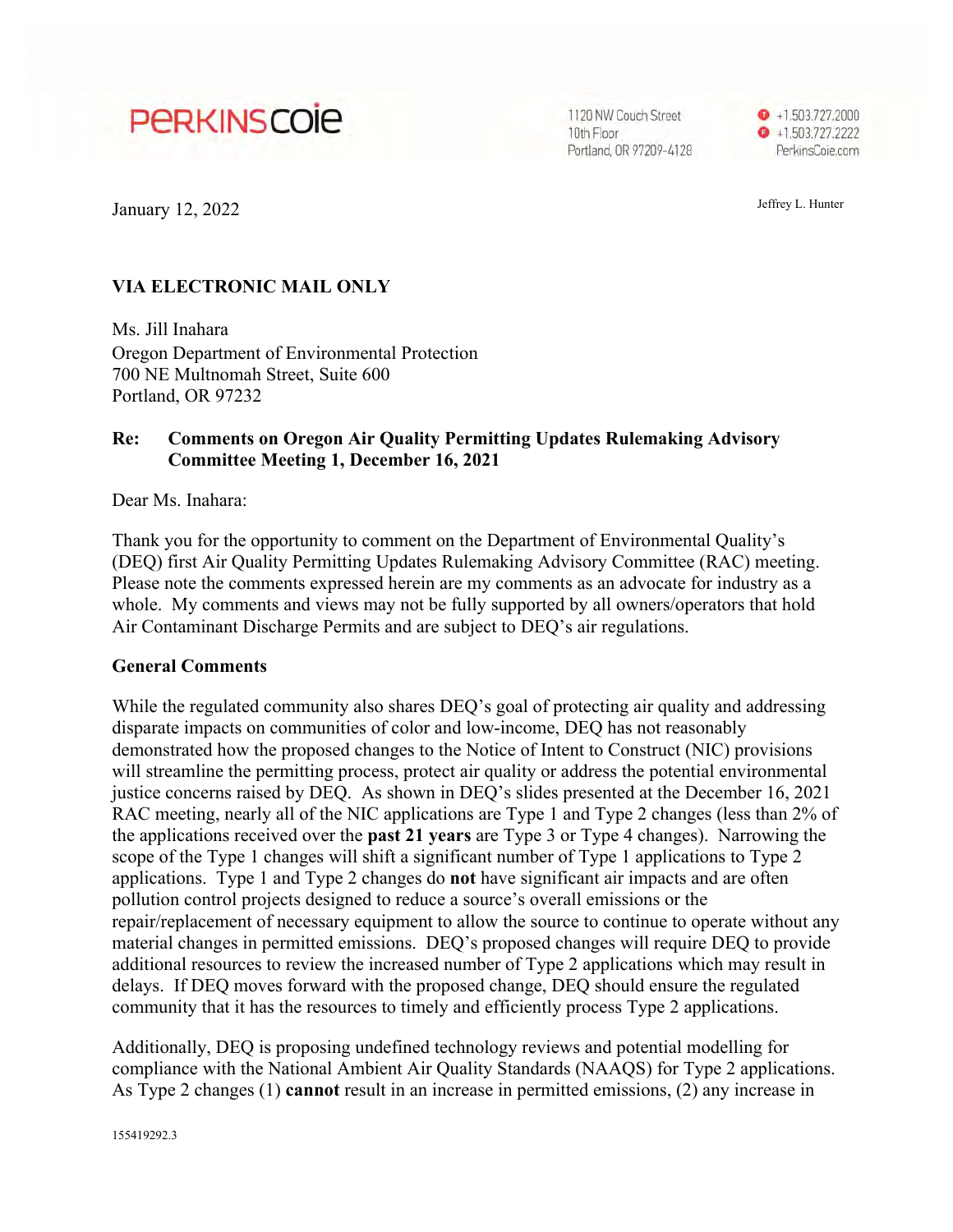emissions **must be below** the Significant Emission Rate (SER) and (3) **cannot** trigger a permit modification, imposing additional requirements on approval is neither necessary nor warranted and will result in delays in approval of Type 2 changes since DEQ will likely request additional information. Further, as DEQ is proposing in its technical clarification, the NIC applications apply to the individual emissions unit being constructed, replaced or modified--not the source. Modelling compliance with the NAAQS for an individual emissions unit especially new pollution control equipment does not really make any sense nor does it address any environmental justice issues. Finally, a number of the so called "technical clarifications" are also unnecessary and not warranted.

With these general comments, this responds to the specific questions presented in the December 22, 2021 electronic communication from Kearns & West following the first RAC meeting. For your convenience, the question is repeated followed by our response.

#### **Questions Presented**

**Question 1**: DEQ is proposing rules related to Notice of Intent to Construct, including a change that would eliminate a 10-day default approval and replace with a "notice and go" rule to streamline the process. This would apply to specific equipment.

What criteria or indicators should DEQ use as it develops and assesses the list of equipment that would qualify under this new rule?

#### **Response**:

Rather than eliminating Type 1 applications, DEQ should create a new category for the "notice and go" changes. This would streamline the permitting process and shift a number of the current Type 1 applications to the new "notice and go" category while keeping Type 1 applications for projects that would not qualify under the new category.

What equipment should be included in a rule change?

#### **Response**:

Pollution control projects and/or equipment designed to reduce a source's overall emissions should be included in the "notice and go category." This would include the installation of bag houses, electrostatic precipitators,  $Low-NO<sub>x</sub>$  burners, wet scrubbers and similar equipment.

Other projects and equipment that do not result in an increase of emissions above the de minimis levels should also be included in the new "notice and go" category. This could include physical changes that do not result in material changes to emissions, instrumentation upgrades and new or replaced equipment. This is consistent with Washington's program which exempts from New Source Review construction of a new emissions unit that has a potential to emit and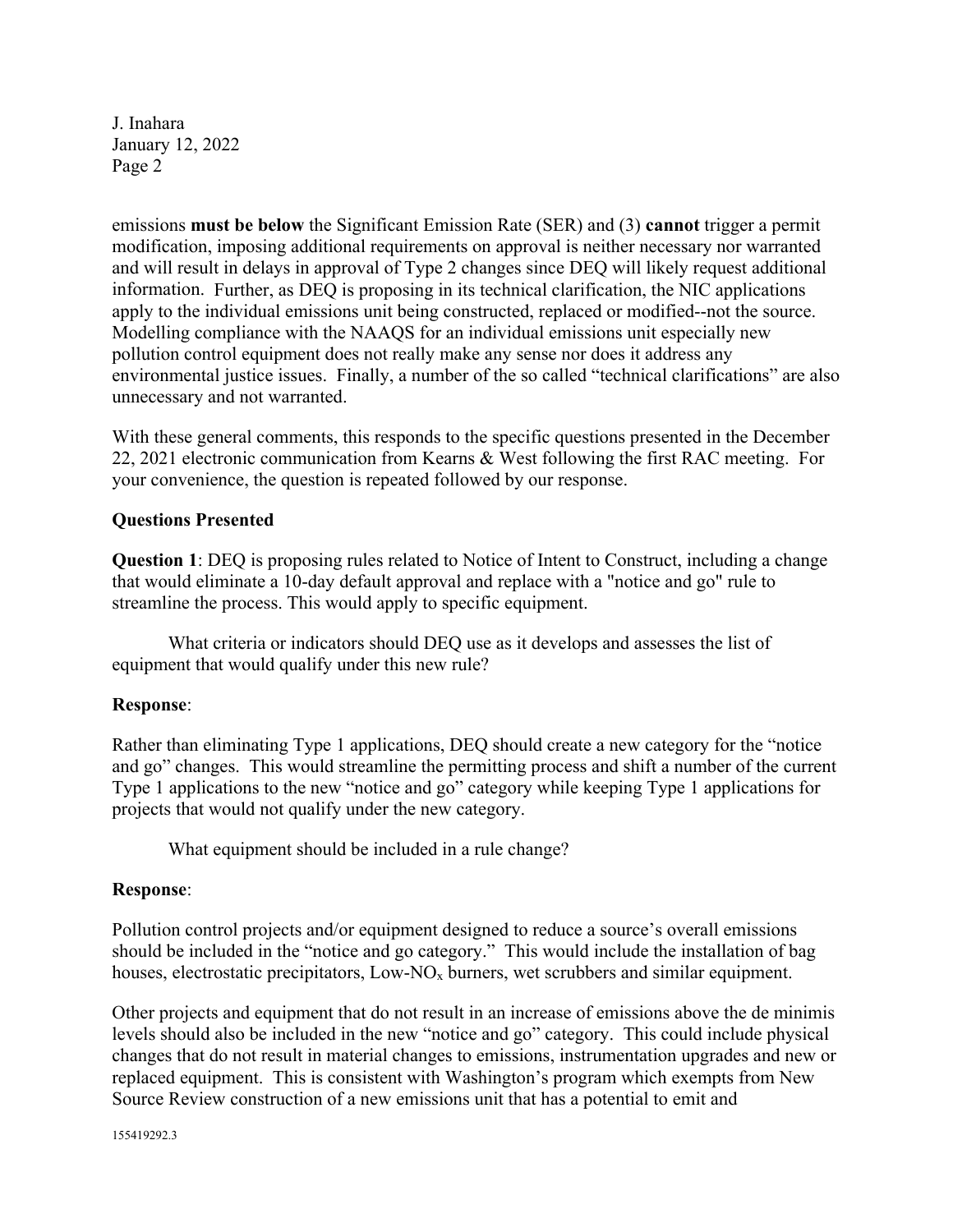modifications or replacements of an existing emissions unit that increases the unit's **actual emissions** below specifically enumerated levels (e.g., Washington's de minimis levels). WAC 173-400-110(5). Note that for certain criteria pollutants, Washington's de minimis levels are greater than DEQ's de minimis levels. In this rulemaking, DEQ **should increase** the de minimis levels under OAR 340-200-0020 for carbon monoxide, nitrogen oxides, sulfur dioxide and volatile organic compounds to align with Ecology's regulations.

**Question 2**: DEQ proposed policy changes to Type 2/3 NC's. What level of emissions should trigger the requirements of technology review and modeling for equipment with emissions that are less than the Significant Emission Rate?

#### **Response**:

DEQ has not explained the basis or purpose of the "technology review" for Type 2 or Type 3 changes. To qualify as a Type 2 change, the change must **not** require a Typically Achievable Control Technology (TACT) determination under OAR 340-226-0130 or a Maximum Achievable Control Technology determination under OAR 340-244-0200. OAR 340-210- 225(2)(e). In contrast, Type 3 changes expressly require such a determination. OAR 340-210- 225(3)(d). Therefore, it is not clear what additional "technology review" DEQ is seeking for Type 2 or Type 3 changes. Type 2 and Type 3 changes are significantly different and are treated differently under the regulations. Further, if DEQ limits Type 1 changes, then changes that previously would have qualified for a Type 1 will now be shifted to Type 2. DEQ should not require technology reviews or create similar criteria for current or future Type 2 changes.

One of the important distinctions between Type 2 and Type 3 changes is whether there is an increase in emissions from any new, modified, or replaced device by more than or equal to the Significant Emission Rate (SER). To qualify as a Type 2 changes, the increase in emissions **cannot** be more than or equal to the SER. OAR 340-210-225(2)(c). In contrast, Type 3 changes authorize an increase in emissions by more than the SER. OAR 340-210-225(3)(b). This distinction is important. By requiring modelling for Type 2 changes, DEQ is blurring the lines between Type 2 and Type 3 changes.

Modelling is expensive, time consuming and many Type 2 changes do not significantly impact a source's overall emissions. In many instances, sources need to replace or repair a piece of equipment as soon as possible to maintain operations. DEQ should not establish an arbitrary threshold that would require certain Type 2 changes to model compliance with the short-term NAAQS. Requiring modelling for Type 2 changes, even above a certain threshold (e.g. more than 50% of the SER) will result in unnecessary delays in approvals. In addition, it is not clear whether modelling emissions from a new or replaced emissions unit for compliance with the short-term NAAQS will not provide any meaningful data. This would simply be a needless "check the box" exercise.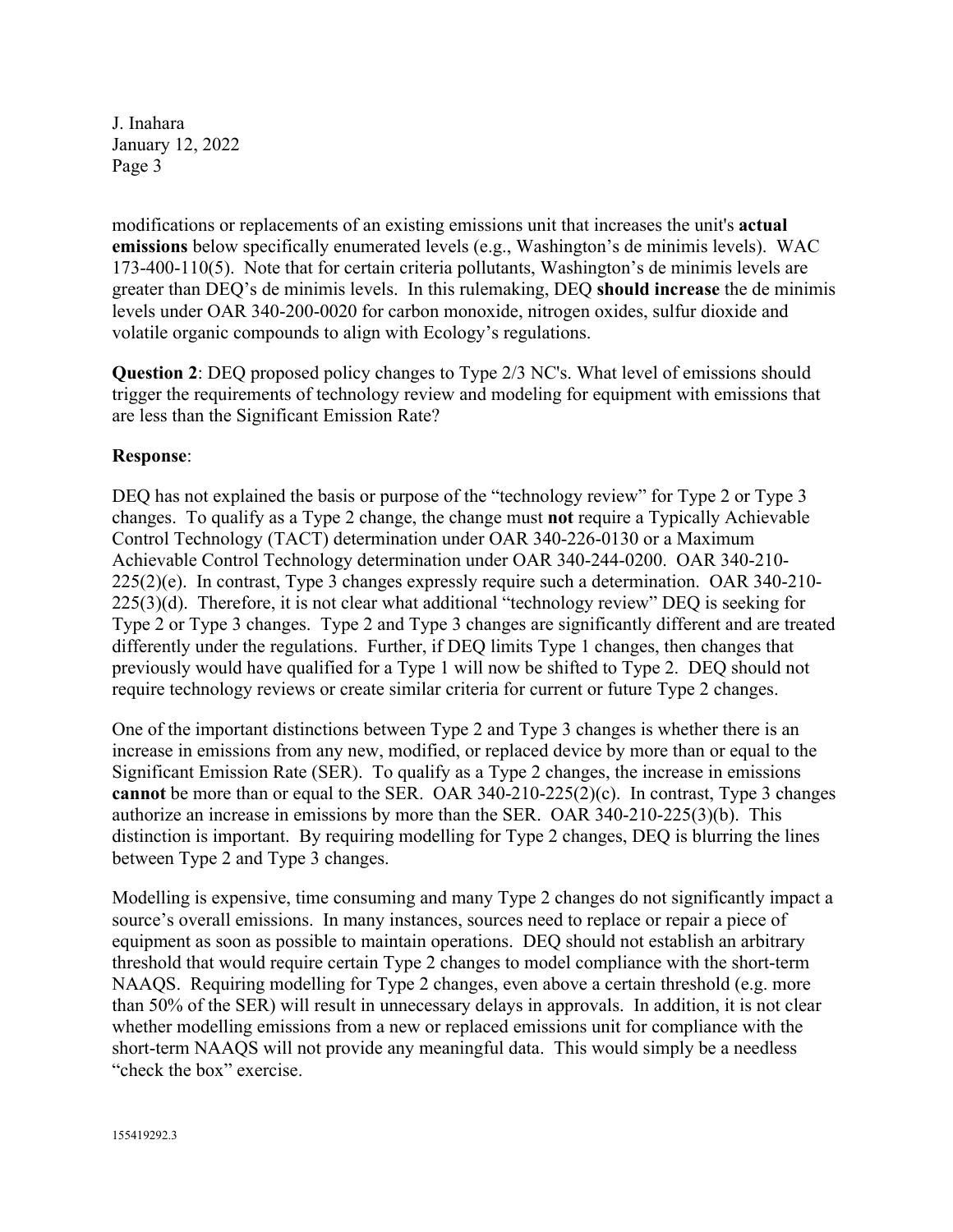**Question 3**: Based on a review of the technical clarifications presented at the meeting, do you have additional comments, questions, suggestions for DEQ consideration?

#### **Response**:

#### Applicability of the NIC Rules

Agree with DEQ that the NIC regulations only apply to the emissions unit being constructed or modified, not the source.

#### Actual vs. Potential To Emit

For Type 1 changes, emissions should be based on **actual** anticipated emission, not potential to emit (PTE). A baghouse could have the potential to emit more than 1 ton per year of PM if theoretically operated 8,760 hours. DEQ's proposal clarifying that emissions are based on PTE not actual emissions would automatically shift any new bag house or pollution control equipment to a Type 2 change since it would not meet the criteria for a Type 1 change.

For Type 2 changes, DEQ should differentiate between new equipment and modified/replaced equipment. For new equipment, it may be appropriate to use PTE to determine whether the change qualifies as a Type 2 change. However, if a source is replacing/modifying existing equipment and the newer equipment/component has slightly different emissions, the comparison for determining whether the change qualifies as a Type 2 change should be based on the change in **actual emissions** taking into consideration any existing operating conditions or limits in the permit. If there are no existing operating conditions or limits in the permit, then the change in actual emissions would be the PTE.

#### Request for Information for Type 2 Applications

We understand that DEQ is concerned that there is no specific provision in the current regulations that allow DEQ to request additional information on a Type 2 application. While the regulations may be silent on DEQ's ability to request additional information, in practice DEQ has requested additional information on Type 2 applications and in our experience the sources have typically provided the requested information in a timely manner. In most cases, sources are submitting a Type 2 application so they can continue to operate. It is not clear that this is a problem that needs to be solved. If DEQ believes that it needs additional information, DEQ can update its Forms for Type 2 applications.

DEQ should not be allowed to wait until the 59th day to request additional information. If DEQ is going to make revisions to the regulations, DEQ should include a completeness review within 15 days following receipt of a Type 2 application. If DEQ fails to notify the source within 15 days, the application is deemed complete and DEQ should not be able to require additional information. Sources should have adequate time (at least 30 days) to respond to the information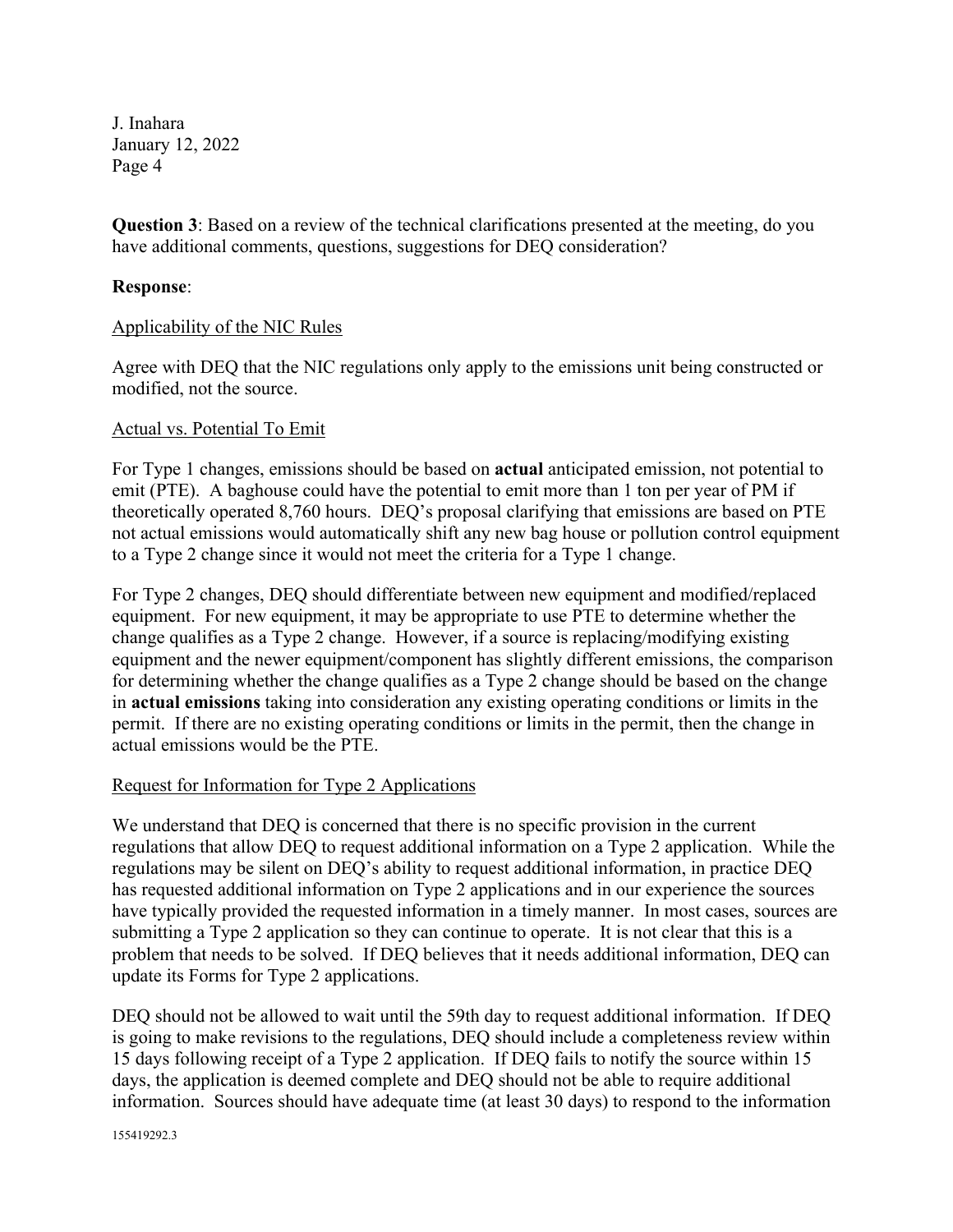requests and should have an opportunity to request extensions when warranted. Depending on the request, 30 days may not be sufficient to respond. Finally, Type 2 applications should only be rejected if DEQ fails to receive the additional information after some period of time following the due date and after written notice from DEQ that the application will be rejected.

#### **Expiration Dates**

DEQ is proposing expiration dates on construction approvals. Regardless of whether DEQ makes revisions to the Type 1 changes, there should be no expiration date on those types of changes. For other construction approvals, a source should have at least a full permit term to implement the approved change and should have the ability to seek extensions. Typically, sources are not going to place orders for equipment until after the source has received all required approvals--DEQ construction approvals as well as any local government permit requirements. Given the on-going pandemic, there have been significant delays in procuring equipment as well as labor shortages. There could be construction delays due to events and circumstances outside of the facility's reasonable control. Having a full permit term to implement the approved change is reasonable.

DEQ should also differentiate between completion of construction and commissioning of the equipment. There may be business reasons why equipment is installed but not fully commissioned. DEQ should not have the ability to withdraw the approval after a source has completed construction but has decided to not yet operate the equipment.

#### Violation of Permit Conditions

DEQ's proposed addition to OAR 340-216-0020 to add a statement that no person may violate the conditions of an Air Contaminant Discharge Permits is not necessary. OAR 340-012- 0054(b) expressly includes violating the terms or conditions of a permit as a Class II violation. Exceeding emission limits are identified as Class I violations under OAR 340-012-0054(a). The absence of this statement in OAR 340-216-0020 has not prevented DEQ for enforcing violations under the air permitting program. If DEQ makes this revision, DEQ should revise Division 12 to clarify that a duplicative violation cannot be asserted if a source violates a condition of its permit.

#### Construction in Accordance with Approved Plans and Specifications

DEQ's proposed addition to OAR 340-216-0020 to add a statement that the permittee **must construct** their facility in accordance with approved plans and specifications is too broad. An application may include the construction of multiple equipment or two separate processing lines. For business reasons, a permittee may decide to not construct all of the equipment or delay construction of certain equipment. As drafted, this provision could be read as requiring the permittee to fully construct all equipment in the application. In addition, changes could occur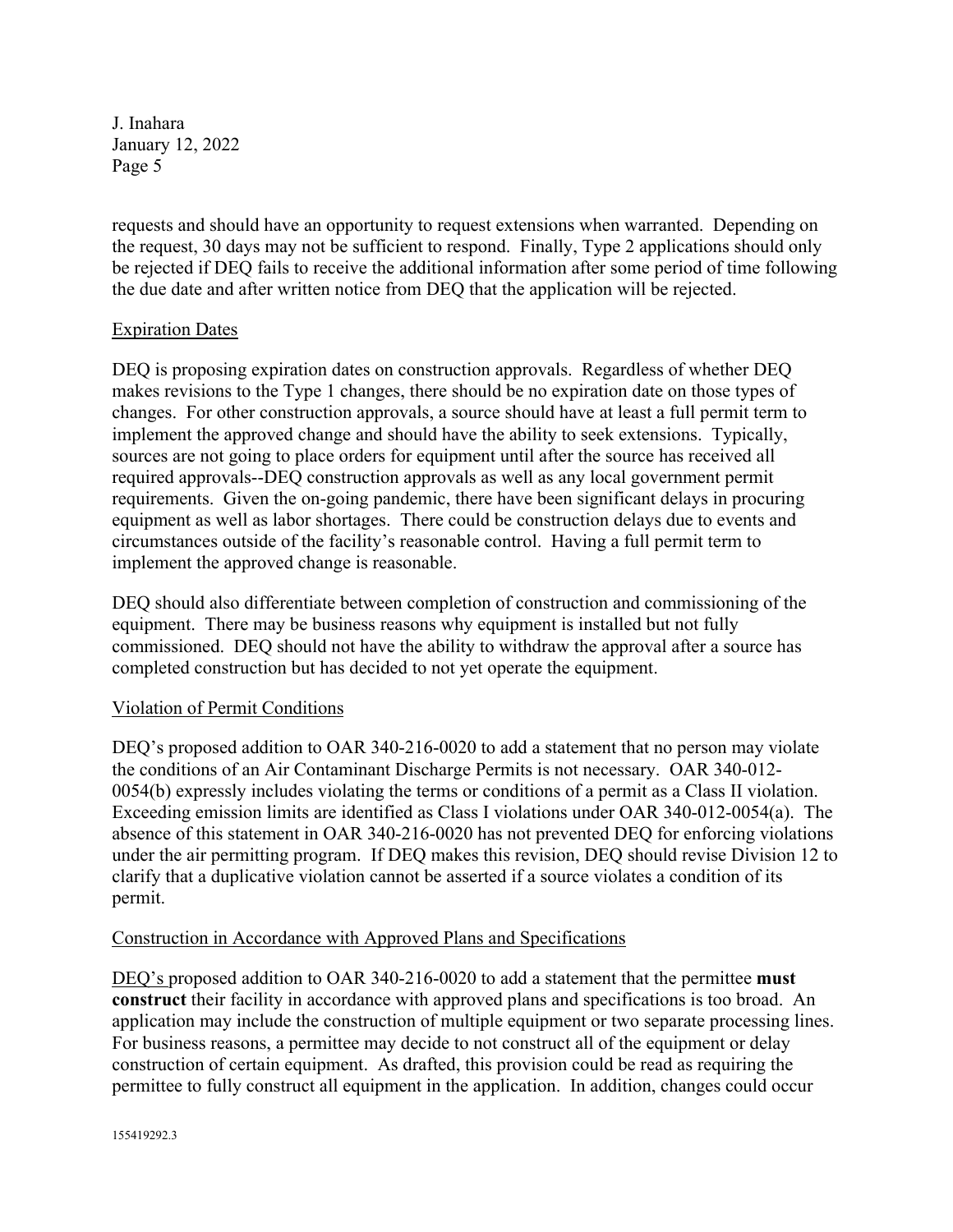during construction that have no impact on emissions. OAR 340-216-0020(3)(a) should be revised to read as follows:

**If constructed**, the permittee must construct their facility **in substantial** accordance with the approved plans, specifications and any corrections or revisions thereto or other information, if any, previously submitted in the application required under OAR 340-216-0040 **or in subsequent communications with the Department**.

#### Full vs. Streamlined Applications

DEQ should not consider any revisions to OAR 340-216-0040(2). For renewals of Standard ACDPs where there are no significant edits, using a streamlined process is efficient and allows DEQ to quickly review and renew the permit. Requiring sources to re-submit full applications to renew a Standard ACDP is not necessary and will lead to unnecessary delays in the renewal.

#### Elimination of 90 Days to Submit Additional Information

DEQ should not consider any revisions to OAR 340-216-0040(11) or (12). The revisions are not necessary, have no relationship to the protection of air quality and do not advance any environmental justice goal. The current regulations clearly state that the application is not considered complete until the additional information is received and the application will be considered withdrawn if the information is not received within 90 days of the request. Sources have no incentive to further delay the review process in our experience most sources work cooperatively with DEQ to timely submit the requested information. DEQ should not make assumptions on response deadlines and requiring sources to justify extensions when the response deadline cannot be met is wasteful of DEQ's and the source's resources.

#### Revisions to OAR 340-216-8010 Table 1

DEQ needs to seriously consider the impact of its proposed changes to Categories 79 and 86. Inserting "if the source were to operate uncontrolled" under Category 79 creates the same ambiguity as the current text of Category 85. Both categories should be based on actual emissions and the phrase "if the source were to operate uncontrolled" should be deleted from both. If this change is implemented, there is a potential for many small sources (bakeries, restaurants, small manufacturers, universities and even theoretically residential buildings) that have actual emissions well below 10 tons per year to be required to obtain a permit just because their PTE (based on 8,760 hours per year) could be 10 tons per year. Those sources do not operate ovens, furnaces, hot water heaters and other natural-gas fired equipment 24/7/365 and it is illogical to assume they would. Trying to capture these sources is a mistake, is an inefficient use of DEQ's resources and is not going to have any impact on air quality.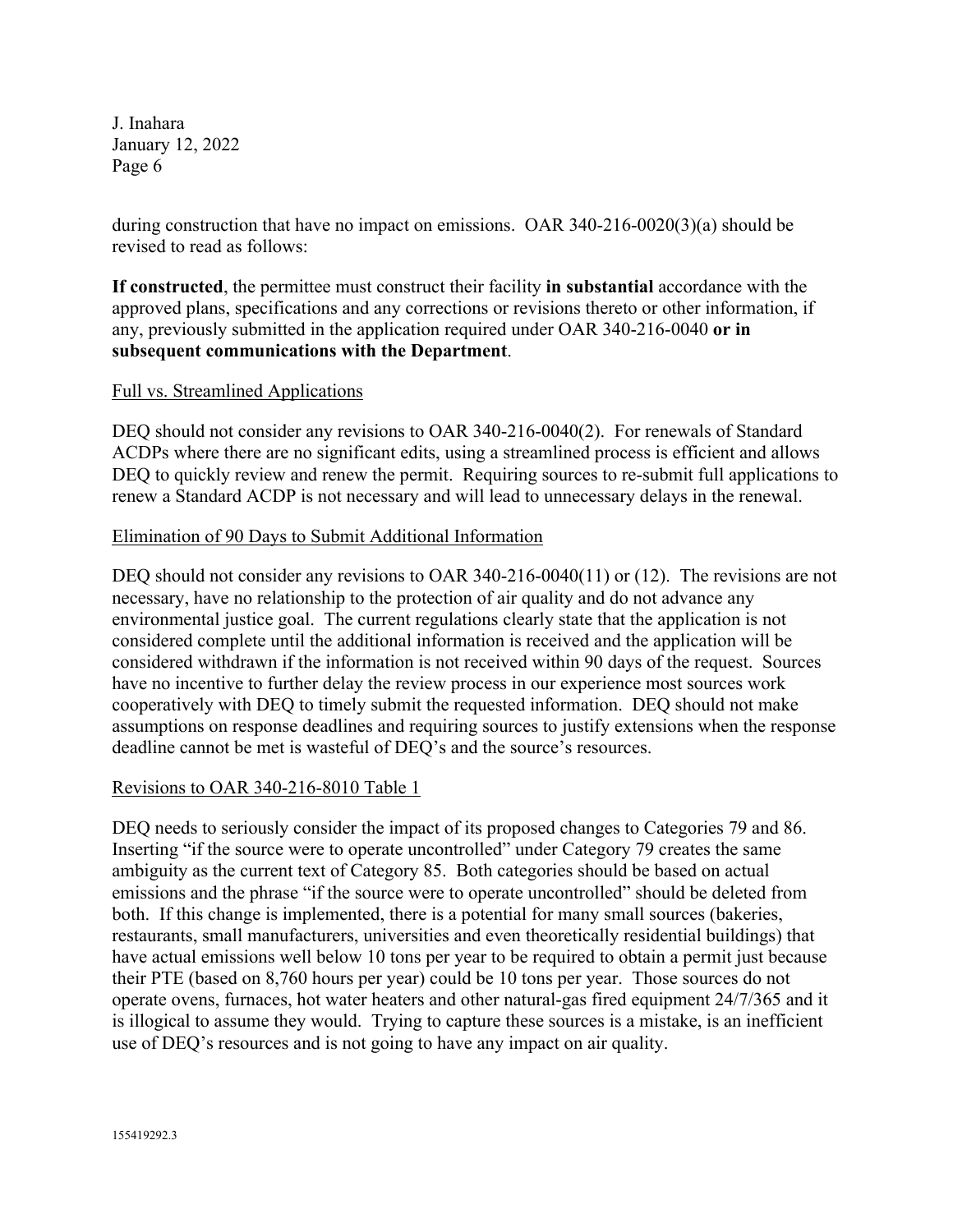**Question 4**: Any additional or general comments based on the topics discussed at RAC Meeting #1?

#### **Response:**

*See* the general comment above.

#### **Conclusion**

I appreciate the opportunity to offer comments on the Air Quality Permitting Updates Meeting 1 questions and look forward to engaging in this rulemaking as it moves forward. Please contact me if you have any questions regarding these comments.

Sincerely,

Perkins Coie LLP

Jeffrey L. Hunter Partner

JLH:jlh

cc: E. Porter (via electronic mail only)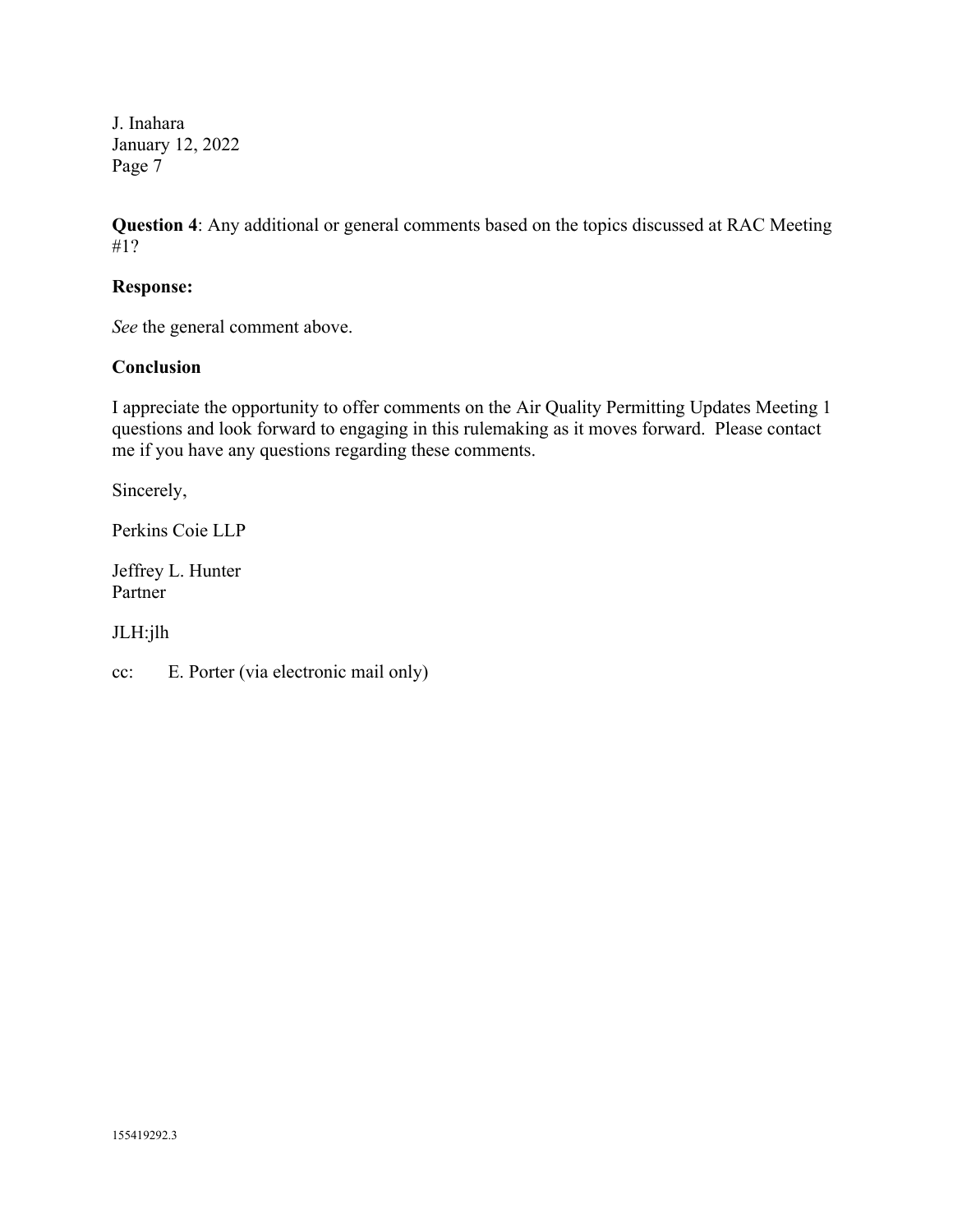<span id="page-23-0"></span>

760 SW Ninth Ave., Suite 3000 Portland, OR 97205 T. 503.224.3380 F. 503.220.2480 www.stoel.com

> THOMAS R. WOOD D. 503.294.9396 tom.wood@stoel.com

January 12, 2022

#### **VIA EMAIL (2022.AQPERMITS@DEQ.OREGON.GOV)**

Ms. Jill Inahara Oregon Department of Environmental Quality 700 NE Multnomah Street, Suite 600 Portland, OR 97232

#### **Re: Comments on First Meeting of Oregon Air Quality Permitting Updates 2022 Rulemaking Advisory Committee Meeting 1**

Dear Ms. Inahara:

We are writing as the spokespersons for a broad coalition of business and manufacturing associations including Oregon Business & Industry and many others (the "Coalition"). Collectively, the Coalition represents approximately 1,700 businesses in Oregon that employ approximately 300,000 workers, including nearly 75,000 workers in the manufacturing sector. The Oregon businesses making up the Coalition hold air permits and are covered by the regulations arising from ORS 468A. These companies have tremendous experience implementing Oregon's air quality regulatory program, and they stand for a program that is successful for all Oregonians. A successful air quality program is one that is fair, based on good policy, and makes efficient use of agency and regulated entity resources. We appreciate DEQ involving the Coalition in this dialogue about potential changes to the program. Based on the first Rulemaking Advisory Committee ("RAC") meeting, we have concerns about some of the ideas being considered and the suggested direction of the rule revisions. To present our concerns, we provide the following comments using the question structure provided by Ms. Valdez in her December 22, 2021 email. We note that our comments are necessarily preliminary as the Department has not yet proposed draft rule language for all of the ideas being considered.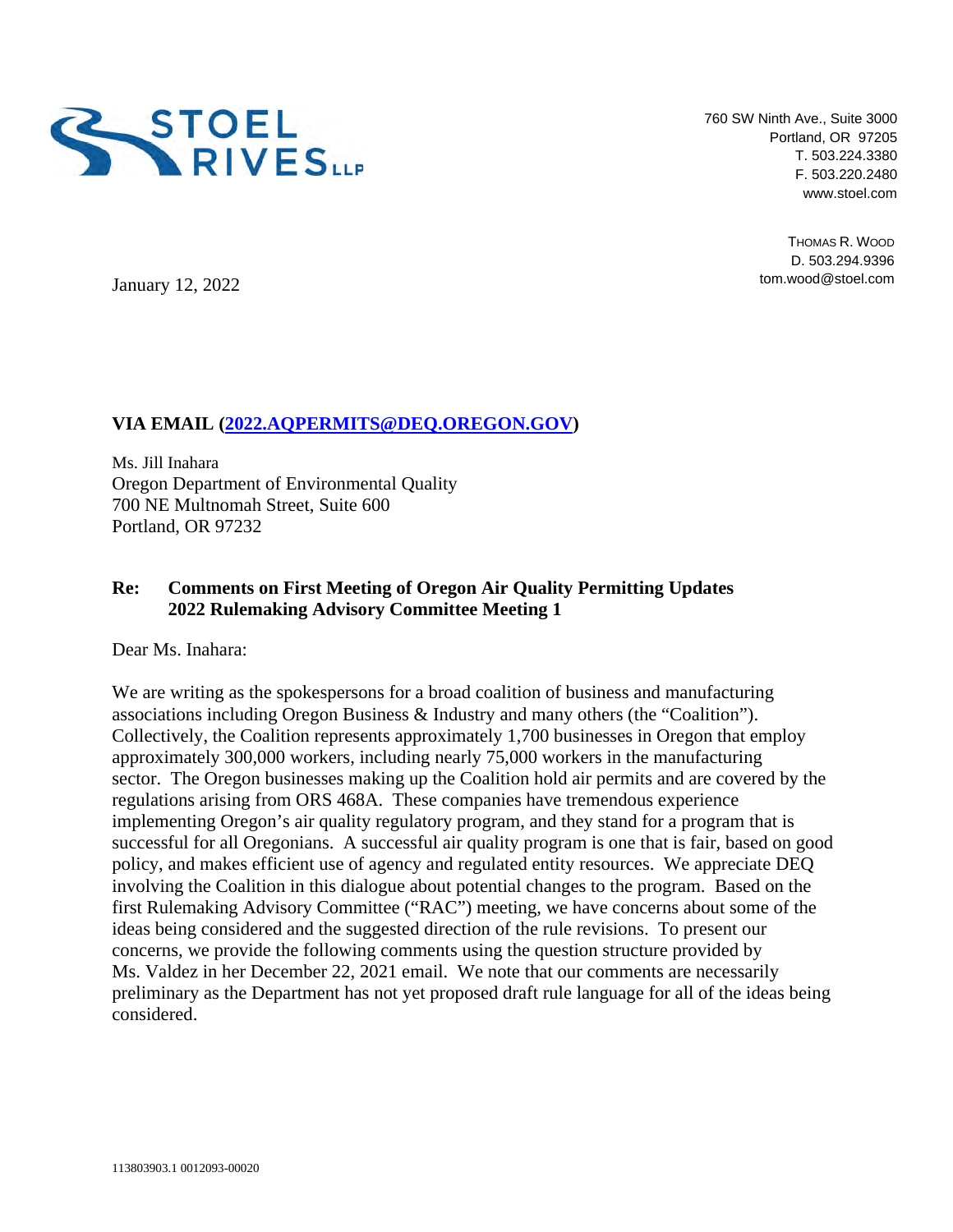#### **Comments**

RAC members were provided with each of the following questions from DEQ and asked to respond in light of the first RAC meeting. Each DEQ question is reproduced verbatim below in italics and the Coalition's comments in response follow.

> *Question 1: DEQ is proposing rules related to Notice of Intent to Construct, including a change that would eliminate a 10-day default approval and replace with a "notice and go" rule to streamline the process. This would apply to specific equipment.*

- *What criteria or indicators should DEQ use as it develops and assesses the list of equipment that would qualify under this new rule?*
- *What equipment should be included in a rule change?*

DEQ is considering fundamental changes to the state's longstanding notice to construct ("NC") rules. At the RAC meeting, DEQ discussed replacing the Type 1 NC rules with a structure that would move many Type 1 NCs into the Type 2 review process, with limited categories of construction approval requests being converted into a new, "notice and go" approach. The Coalition believes that the existing NC rules work well and, as explained below, requests that DEQ not pursue the changes to those rules discussed at the RAC meeting.

DEQ premised its NC rule change discussion on the presumption that the Type 1 NC presents an unmanageable administrative burden. More specifically, DEQ indicated that its staff lack the capacity to review all of the Type 1 NCs submitted to the agency to ensure that each submittal meets the Type 1 criteria. Coalition members have questions about the premise underlying the NC rule change DEQ is considering. DEQ stated in the RAC slides that it receives, on average, just 93 Type 1 NC applications per year. This equates to an average of 1.8 Type 1 NCs per week or fewer than 8 applications per month, statewide. Based on the data DEQ presented at the RAC meeting, we do not see that the administrative burden from the existing Type 1 rules requires or justifies any change to those rules.

DEQ's proposal to eliminate the Type 1 NC approach would, however, create its own set of problems for both regulated sources and the Department. Shifting the majority of Type 1 NCs to being subject to the Type 2 requirements will decrease flexibility and increase cost for Oregon businesses. Now is the wrong time to impose any new burdens on Oregon manufacturers, which face serious supply-chain disruptions and longer-than-normal lead times and increased costs for all manner of materials and equipment, even basic commodities (*e.g.*, steel). Such a shift will also slow down most companies' ability to comply with the Division 210 regulations without any commensurate environmental benefit.

In addition, it will be difficult to identify or classify activities eligible for the "notice and go" approach being considered. While some activities might be readily identifiable by the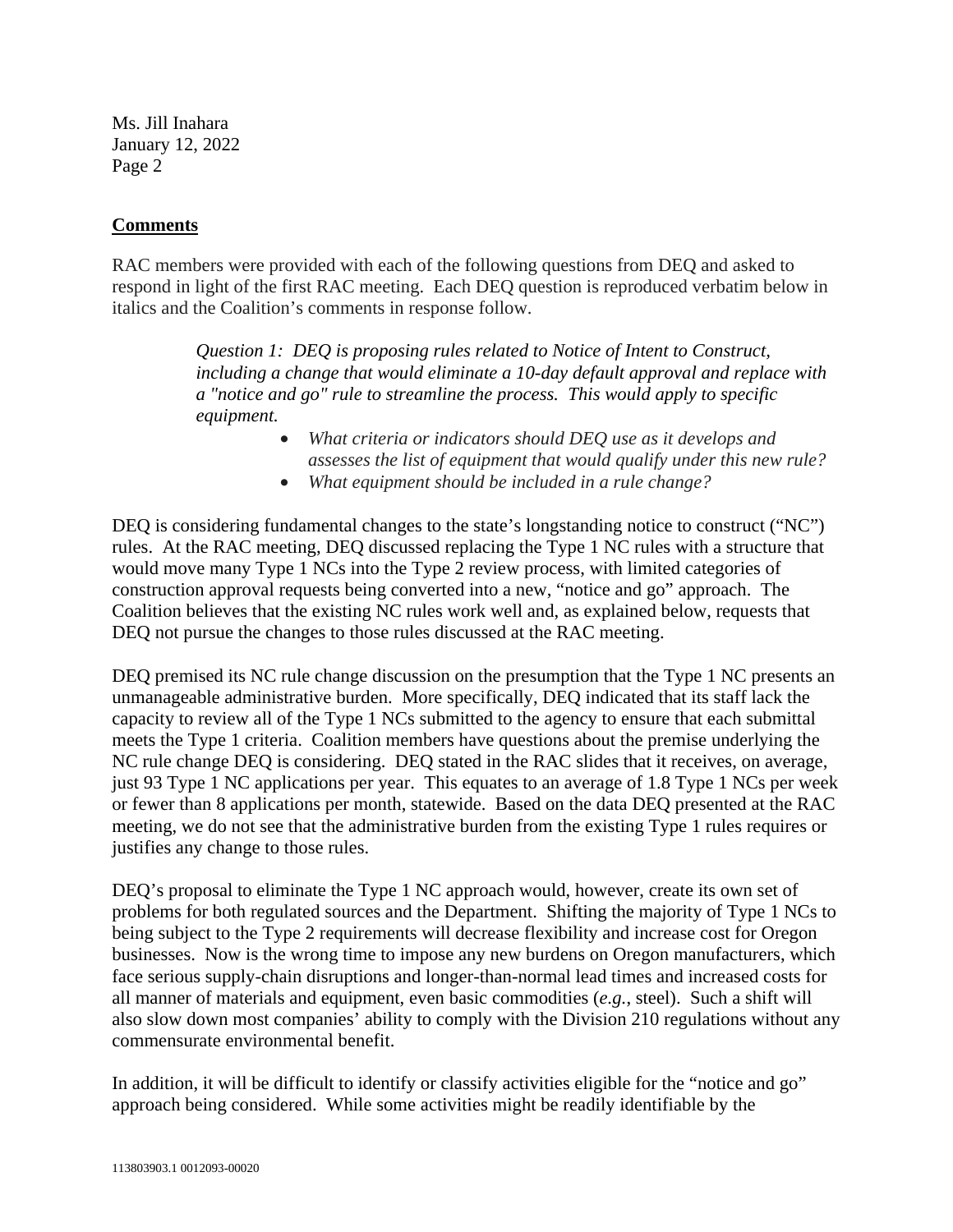Department as suitable for notice and go, many Oregon companies have unique processes that cannot be defined on a classification schedule. At the RAC meeting, we discussed that other states completely exempt a broad array of activities from minor new source review. These other states' programs typically include complete exemptions for such activities, not mere "notice and go" provisions. For example, Washington's Department of Ecology ("Ecology") minor new source review regulation exempts a broad array of specific activities. See, WAC 173-400-110. However, recognizing that it could not identify all of the appropriate activities for exemption from minor new source review, Ecology also included emission thresholds. If a project consists of installing an emissions unit with the potential to emit less than the values in Table 110(5), that project is exempt from minor new source review.

In sum, DEQ has not yet shown the RAC why its review of Type 1 NCs presents an unworkable administrative constraint. Regardless, if Department resources really are constrained by the need to review Type 1 NCs, the Coalition would support DEQ adding staff to address that problem. Ensuring that the Department has sufficient staff resources to administer Oregon's air quality program is essential to the program's success. However, making wholesale changes to the Type 1 NC structure is no way to address the Department's resource constraints. That is because reclassifying most Type 1 NCs as Type 2s will demand more DEQ attention to and resources for the very projects that, due to their insignificance, do not warrant that. In 1999, when DEQ informally proposed the tiered NC structure that is in the current rules, DEQ specifically reserved the Type 1 NC process for "insignificant activities," which included "pollution control equipment and *de minimis increases*." As DEQ observed at that time, the advantage of the multi-tiered NC structure is that it "[p]rovides a variety of construction approval tools to fit the situation and timeline required." Accordingly, to conserve the Department's limited resources, the Coalition strongly believes that the Type 1 NC structure should be retained and adequate implementation resources dedicated to the program.

If DEQ decides to proceed with an approach to replace Type 1 NCs with a new structure, we encourage the Department to draw on Ecology's rules. Specifically, like Ecology, we encourage DEQ to (a) make a qualifying project exempt from any obligation to notify the Department and (b) include both a list of presumptively exempt activities akin to that in WAC 173-400-110(4) and exempt emissions thresholds equivalent to those in WAC 173-400-110(5).

> *Question 2: DEQ proposed policy changes to Type 2/3 NC's. What level of emissions should trigger the requirements of technology review and modeling for equipment with emissions that are less than the Significant Emission Rate?*

The Coalition does not believe that it is necessary or appropriate for DEQ to impose new control technology review requirements as components of any NC other than as already specified in the existing Division 224 rules (*e.g.*, Type A and Type B State NSR). Since 1993, DEQ's rules have specified that DEQ has the authority to impose operating, work practice and maintenance requirements as part of an NC approval. See OAR 340-226-0120(1)(a). In 1993, DEQ also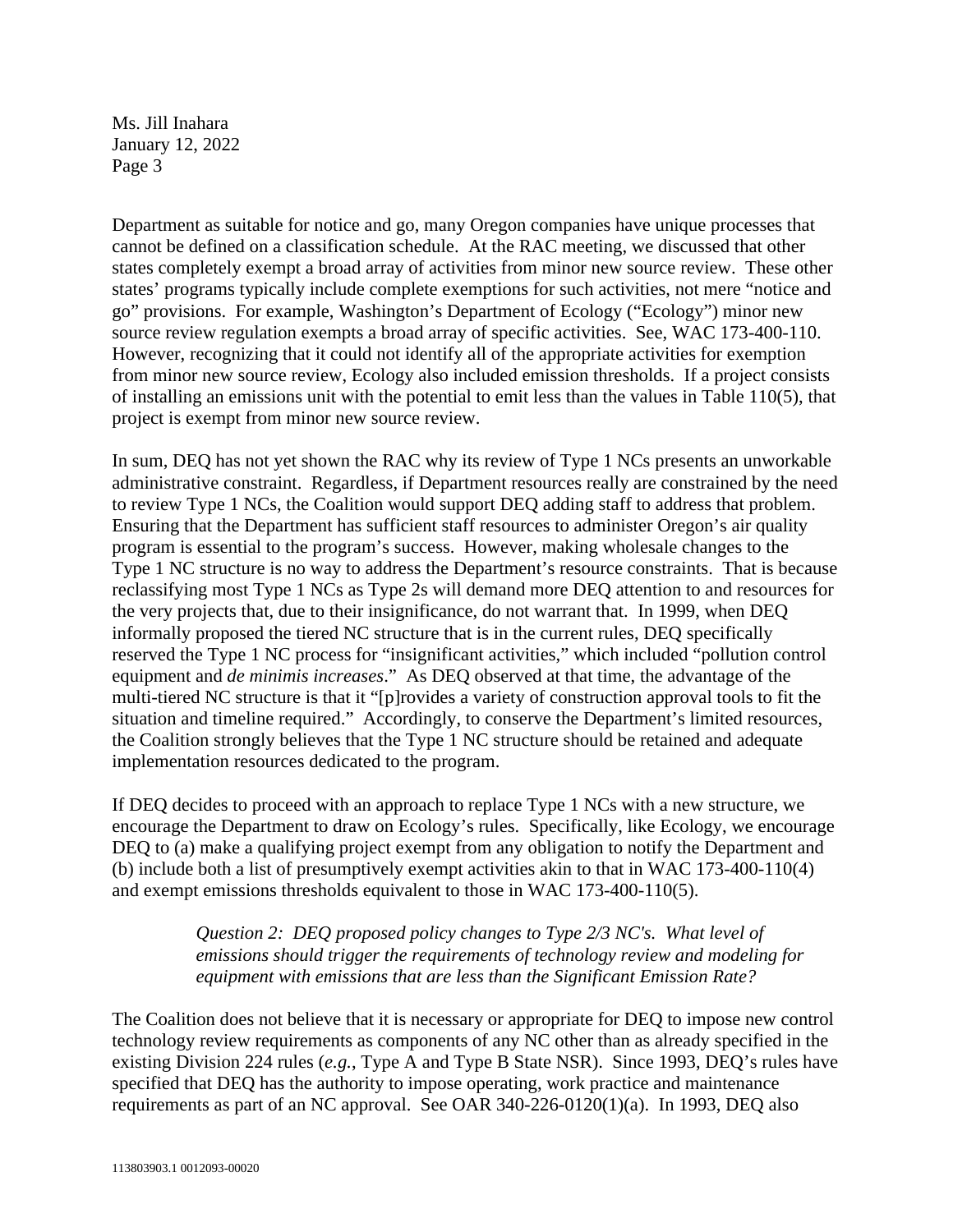added rules requiring that new or modified sources must demonstrate their emissions will be equivalent to those "achieved by well controlled new or modified emissions units similar in type and size that were recently installed." OAR 340-226-0130. This Typically Available Control Technology ("TACT") requirement applies to all sources not subject to more stringent levels of review such as Best Available Control Technology ("BACT") or Lowest Achievable Emission Rate ("LAER") or that are not already covered by industry specific standards (*e.g*, federal New Source Performance Standards) for all of the pollutants emitted. In other words, the existing regulations already provide DEQ authority to require a TACT review where a source is not being proposed with adequate controls. In our experience, DEQ has rarely required TACT reviews, indicating that DEQ has been comfortable that industrial sources have proposed changes with adequate emission controls. The level of control technology review authority found in OAR 340-226-0120 and -0130 is specifically authorized by and derives directly from statute (ORS 468A.025). The proposed amendments lack such direct statutory authorization. Therefore, the amendments suggested, whereby a greater level of control review would be required as part of the Type 2 and Type 3 NC process, are not only unnecessary, but also inconsistent with the Legislature's clear directive and the plain meaning of the statute.

The Coalition similarly does not believe that it is necessary or appropriate for DEQ to impose new modeling obligations as components of any NC other than as already specified in the existing Division 224 rules (*e.g.*, Type A and Type B State NSR). Modeling is an expensive and time-consuming exercise. DEQ currently charges \$9,000 (in addition to all other fees) for reviewing a source's modeling. This substantial fee is indicative of the large amount of work on DEQ's part associated with modeling review. For a source, engaging a qualified consultant to execute the complex computer models needed to estimate ambient air quality impacts, and to respond to DEQ's questions about the consultant's work, typically costs tens of thousands of dollars. In addition, the process of modeling involves multiple time-consuming steps including gathering meteorological data, obtaining DEQ approval of a modeling protocol, and having DEQ review and approve final modeling. Coalition members have routinely experienced the modeling process taking 6 to 9 months.

We do not see a basis for requiring that a source model impacts from a Type 2 or Type 3 NC project. At the RAC meeting, DEQ suggested modeling of Type 2 or Type 3 NC project emissions might help the agency identify and prevent potential ambient air quality standard exceedances. However, DEQ did not provide any real-world examples of Type 2 or Type 3 NC projects that actually caused air quality standard exceedances, let alone problems sufficient to justify a profound restructuring of DEQ's NC rules to impose modeling requirements on all manner of those project types. Imposing such requirements will seriously harm Oregon's manufacturers, in that projects will not be able to be timely implemented and, as a result, risk being rendered infeasible. New modeling requirements will slow the installation of new control devices, process improvements and projects intended to reduce greenhouse gas emissions and improve air quality (both indoors and out), to name just a few examples of significant harm.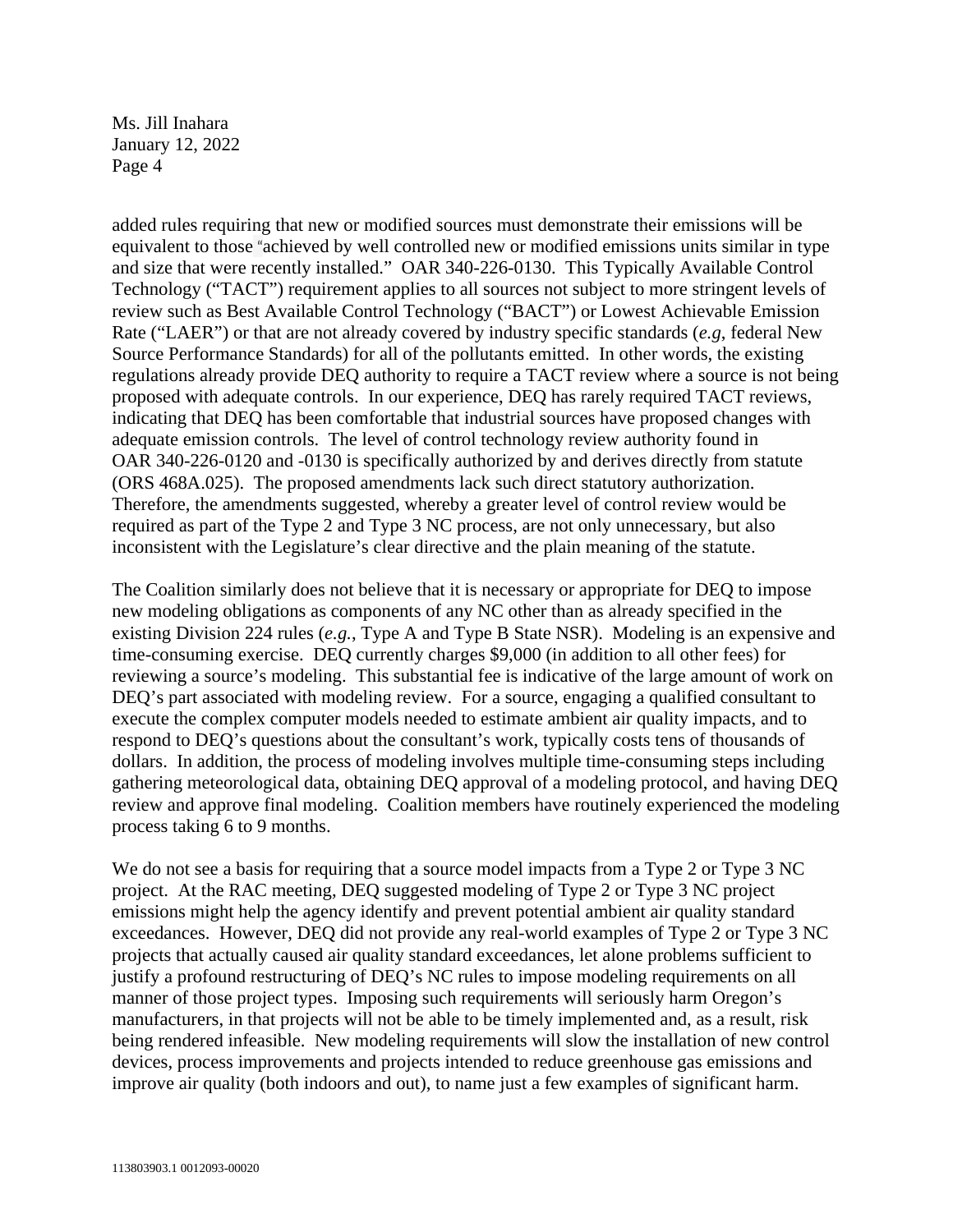In response to the question of what level of emissions should trigger modeling and technology review beyond that already contemplated for all new projects, we believe that the current rules are adequate. DEQ's regulations stipulating when modeling and technology reviews are necessary were extensively overhauled in 2015. Multiple new categories of areas were added to the rules (*e.g.*, sustainment and reattainment) and enhanced modeling and control technology review (*e.g.*, for Type A and B State NSR projects) was a primary aspect of the changes. Given that DEQ only recently added extensive additional requirements related to NC approvals, we see no good policy basis for further expanding those requirements at this stage. DEQ itself took this very same position back in 2015 when, in response to comments from activists seeking more extensive revisions to DEQ's air quality program rules, DEQ concluded that:

> "Oregon maintains a successful, established, demonstrated and mature program that has contributed to the ability to attain and maintain National Ambient Air Quality Standards" \* \* \*

"DEQ's air quality program has been very successful at protecting air quality in the state."

We agree.

The current approach in the rules for evaluating the need for modeling or control technology review in relation to the Significant Emission Rates ("SERs") is sound and based on a long history of technical and policy considerations. The key permitting thresholds in DEQ's current rules are the SERs. As was discussed in the RAC meeting, the SERs derive from the D.C. Circuit decision in *Alabama Power* where the court held that EPA need not regulate trivial (de minimis) actions. In response to this mandate, EPA extensively studied what emission increases would result in minimal impacts to ambient air quality. Studying a collection of 37 sources in a mid-western metropolitan area, EPA modeled the impacts of incremental emission increases from all 37 sources simultaneously. EPA concluded that "The maximum change in the 24-hr. concentration from all sources making a 50-ton/yr change would be 1.5  $\mu$ g/m<sup>3</sup>."<sup>1</sup> At 40 tons/year, the SER for NOx, SO2, and VOC, the urbanwide 24-hour concentration increased only 1.2  $\mu$ g/m<sup>3</sup>."<sup>2</sup> In other words, if all 37 sources simultaneously increased NOx emissions by the SER (*i.e.*, 40 tons/year), the increase in the average 24-hour concentration would be 0.6 percent of the 1-hour NO2 standard and 16 percent of EPA's Interim 1‐hour NO2 Significant Impact Level. While we recognize that there is a difference between 24-hour impacts and 1-hr impacts, there is no reasonable example of a manufacturing process that emits gaseous pollutants for an hour or so a day and then does not operate the remainder of the day. That is not how manufacturing equipment works.

<sup>1</sup> *Impact of Proposed and Alternative De Minimis Levels for Criteria Pollutants*, EPA-450/2-80-072 (June 1980) at 66.

 $^{2}$  *Id.*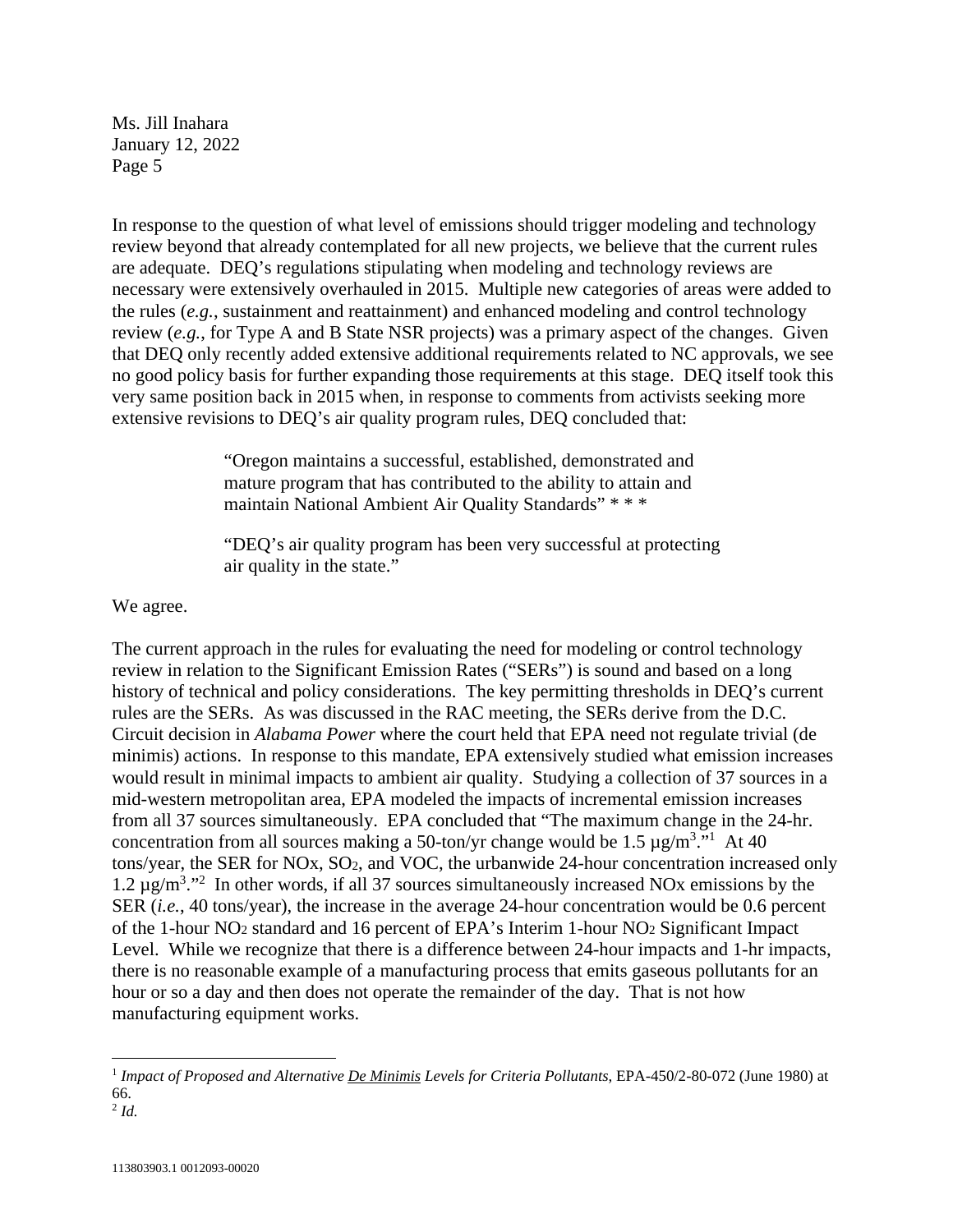Calling into question the use of the SERs as permitting thresholds just a few years after DEQ greatly expanded its Division 224 State New Source Review ("NSR") rules in reliance on the SERs is not justified. Especially not where DEQ, through the 2015 rulemaking, considered and affirmed the state's NSR rules – as expanded. In the course of the 2015 rulemaking, DEQ specifically "determined that the benefits of Oregon's New Source Review/Prevention of Significant Deterioration program far outweigh any advantages of [even] the federal program."

As we noted above, DEQ stated at the RAC meeting that it lacks the resources to review 93 Type 1 NCs annually to see if they were properly filed as such. But we fail to see how DEQ will be able to function better if it moves many Type 1 NCs into the Type 2 category and then requires vastly more regulatory process for and DEQ involvement with Type 2 and Type 3 NCs. DEQ appears to be asking the RAC to endorse fixing a minor problem (the need to confirm that Type 1 NCs were properly filed) by creating a bigger problem (shifting approximately 150 NCs per year into a massively more complex and labor-intensive review process). DEQ should consider whether, if it lacks the time or resources to review less than two Type 1 NCs (statewide) a week, it would be able to conduct the incredibly resource intensive ambient air quality modeling review and BACT analysis for roughly 150 projects annually. Given that this proposal appears destined to make the NC process less workable, more labor intensive for DEQ and more burdensome for Oregon companies without demonstrable environmental benefit, we strongly suggest that DEQ not pursue it further.

> *Question 3: Based on a review of the technical clarifications presented at the meeting, do you have additional comments, questions, suggestions for DEQ consideration?*

*Question 4: Any additional or general comments based on the topics discussed at RAC Meeting #1?* 

Based on our review of the limited materials shared with the RAC, we have the following additional comments that we believe are responsive to both Questions 3 and 4.

#### Changing the Statutory Deadline for DEQ's Completion of Review

To accommodate the time that it will take DEQ to review projects, DEQ floated the concept at the RAC meeting of changing the rules so that the Type 2 NC 60-day clock would reset at "0" each time DEQ asks a question. That would be bad policy as it would create enormous new authority (without justification) for DEQ to ask a new question every 59 days so as to extend the approval clock indefinitely. We do not believe that this approach is consistent with the mandates in ORS 468A.055 that any information requests must be made by DEQ within 30 days of receipt of the application (*see*, ORS 468A.055(2)) and that DEQ complete its review within 60 days of receipt of the application (*see*, ORS 468A.055(4)). Accordingly, we recommend that DEQ not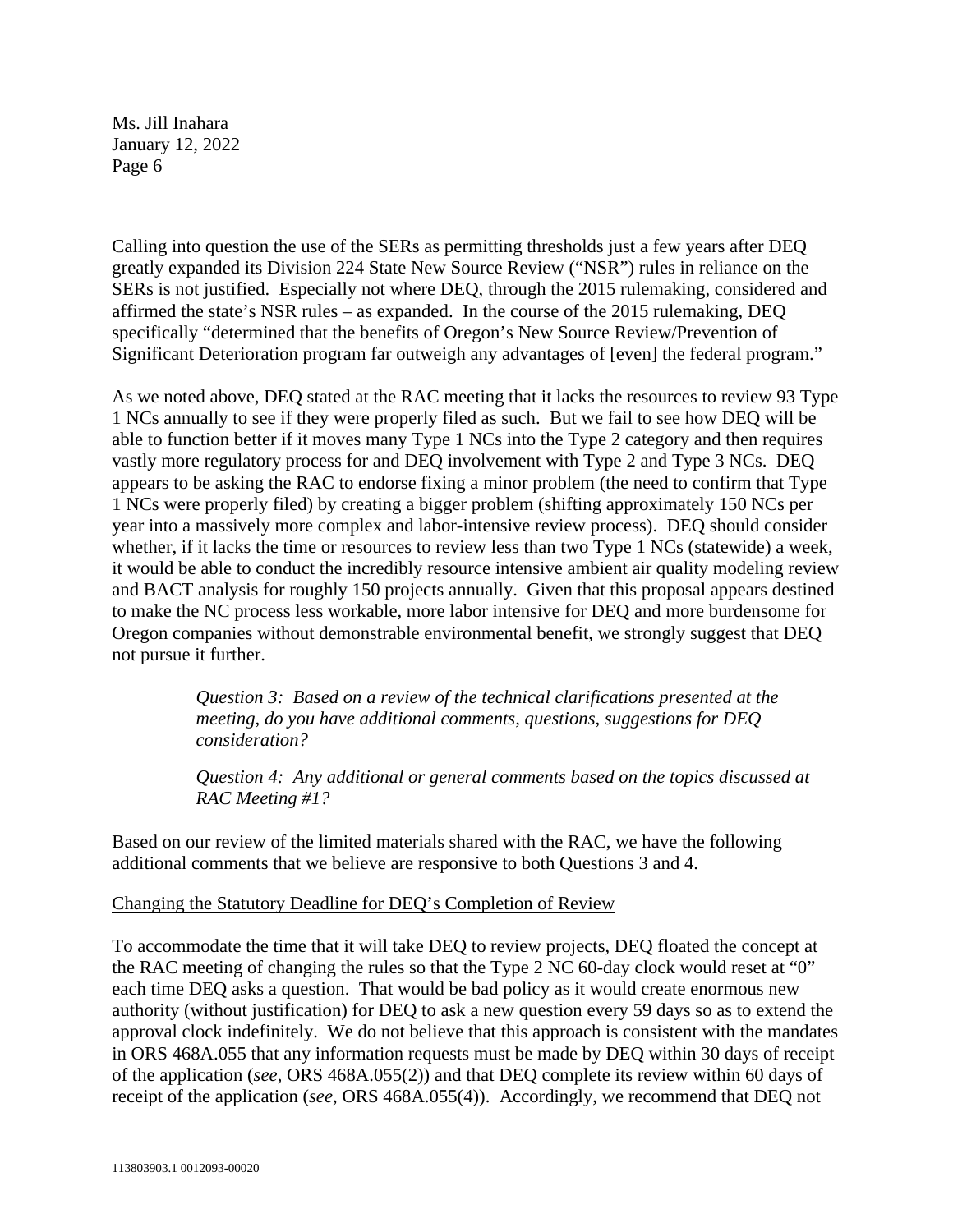proceed with the discussed rule changes to alter the deadlines for DEQ's completion of Type 2 reviews, as such changes are inconsistent with ORSA 468A.055.

#### NC Expiration Dates

The Coalition has significant concerns with DEQ's proposal to impose an expiration date for NCs. Currently, if a facility receives an NC, there is no obligation to start construction by any particular date. DEQ is considering changes such that, if the recipient of NC approval does not begin construction within 18 months of the date that construction is approved, that NC expires unless an extension is obtained. At the RAC meeting, DEQ also raised the idea of setting deadlines for commissioning equipment once constructed. DEQ has regulated sources of air emissions in the state for over 50 years. Throughout that entire time sources have been subject to the requirement to obtain NCs. Except for Federal Major Sources (Type 4 NCs), these NCs have never included a construction or commissioning expiration date and no problems have ever been identified with this structure. During the RAC meeting DEQ could identify no specific example of where a source delaying installation of equipment had harmed the air permitting program or caused an issue for air quality. The only potentially relevant example related to a Type 4 NC source which was already subject to the 18-month clock. We recommend that DEQ not pursue this rule revision.

#### Expanded Renewal Application Requirements

The Coalition is also concerned about DEQ significantly changing what is required in a renewal application, and DEQ's classification of that change as a "technical clarification." As was stated at the RAC meeting, the proposed new renewal application requirements are not mere technical clarifications but, in fact, amount to a substantial expansion of the permitting requirements. The proposal will have the effect of slowing the renewal permitting process, without justification, and with the effect of making it more burdensome for manufacturers and DEQ alike. As they currently stand, DEQ's rules allow a source that has not changed significantly since the last permit was issued to complete a form to confirm that information and to proceed with its renewal application. In addition, the existing rules allow DEQ to require additional information without any rule change. The Coalition sees sound public policy in the existing regulatory structure: A renewal application for a facility at which little or nothing has changed should be simple and streamlined, but DEQ should be able to ask such facility for additional information where casespecific circumstances require. The proposed changes would greatly increase the burden on DEQ and Oregon businesses seeking to continue operating in the state, and would bog down the air permit renewal process, without associated environmental benefit.

#### Change to Definition of "Greenhouse Gases"

The Coalition has two concerns regarding the proposed revisions to the definition of "greenhouse gases" in OAR 340-200-0020(73). First, DEQ proposes to remove the language from the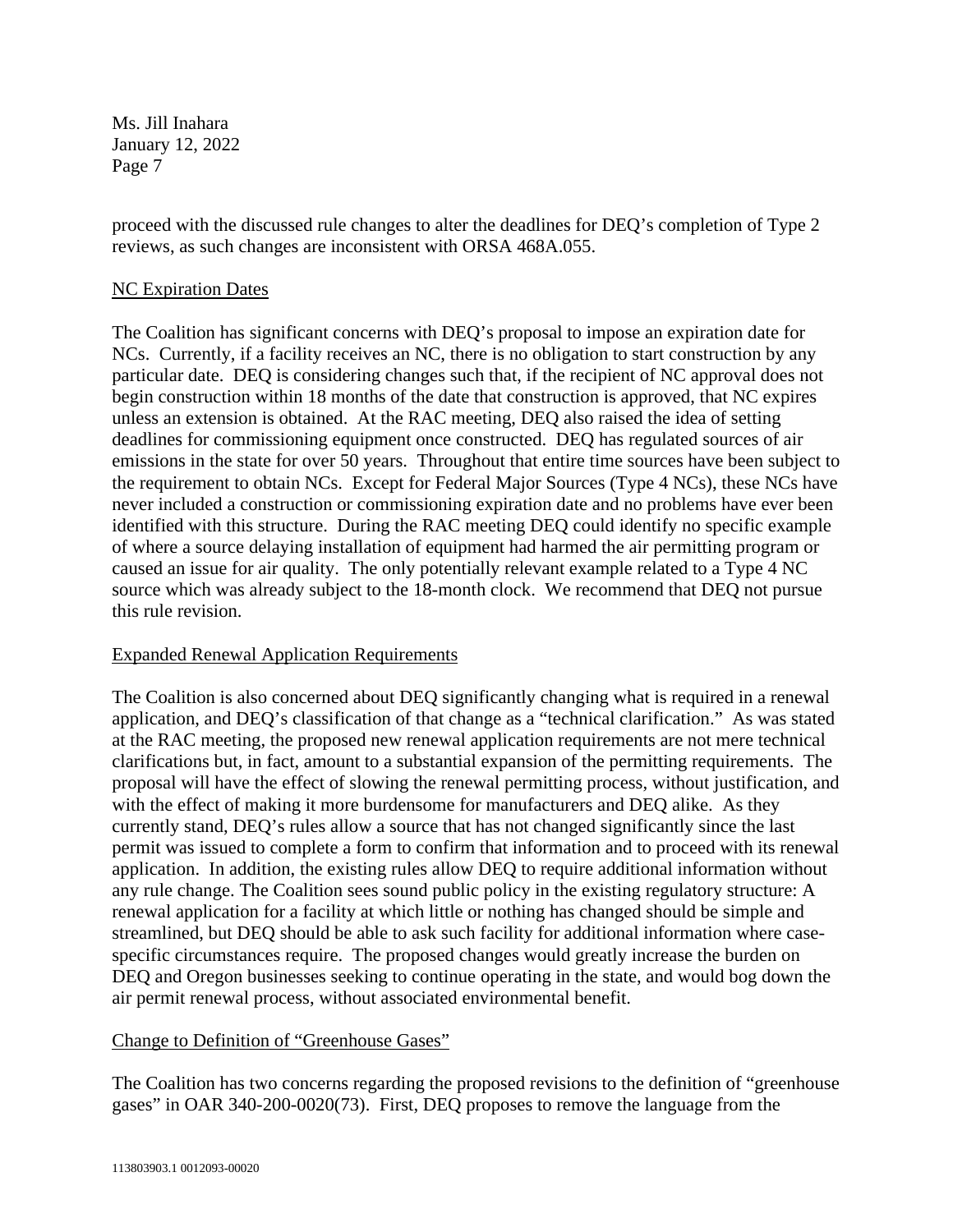greenhouse gas definition clarifying that for purposes of Divisions 216, 218 and 224, carbon dioxide emissions from the combustion or decomposition of biomass are not regulated. This significant change to the rule is classified by DEQ as part of the "typos & non-technical clarifications." This change appears to go well beyond a "typo." The Coalition supports clarifying the greenhouse gas definition by more clearly aligning it with ORS 468A.020(3) and removing the limitation of the biomass exemption to Divisions 216, 218 and 224. Nothing in 468A.020 supports such a limitation. However, simply removing reference to the statutory exemption creates confusion and is misleading in light of the clear exemption for biomass set forth in ORS 468A.020(3).

The Coalition has a separate concern that the proposed changes to the greenhouse gas definition violates the Oregon Constitution by delegating authority to revise Oregon's regulations to the EPA. As proposed, the definition of greenhouse gases would include "other fluorinated gases or fluorinated GHG as defined in 40 C.F.R. part 98." This language contravenes Article I, section 21, of the Oregon Constitution, which prohibits laws that include by reference future adoptions by another governmental entity. This language is unconstitutional as it would cause Oregon law to vary with language that EPA adopts in the future. *See Advocates for Effective Regulation v. City of Eugene,* 160 Or App 292, 981 P2d 368 (1999) (holding that Article I, section 21, of the Oregon Constitution does not allow a state law to "incorporate future federal regulations not yet promulgated at the time of enactment \* \* \* \*"). Because this proposed change is not authorized by Oregon's Constitution, it should be deleted or revised.

#### Confusion as to Potential to Emit

The Coalition is concerned about misleading language proposed to be added to the Division 210 NC provisions. Specifically, in Oregon the Plant Site Emission Limit ("PSEL") serves as a federally enforceable limit on potential to emit ("PTE"). Therefore, as a matter of law, a source's potential emissions cannot exceed the PSEL. Given this, the proposed revision to OAR 340-210-0225(1)(b) and (2)(b) which would add the word "potential" before the word emissions for evaluation of whether the change fits the Type 1 or 2 NC thresholds is inaccurate and misleading. We believe the word "potential" should not be added in this portion of the rules.

#### Revision to Significant Emission Rate ("SER") Definition

DEQ proposes to revise the definition of SER in two ways, one of which Coalition members supports and the other we oppose. First, DEQ proposes to revise the descriptive language relating to "Fluorides" to clarify that this listing is limited to inorganic fluoride compounds, excluding hydrogen fluoride, as measured by EPA Method 13A or 13B. We support this revision as the proposed additional language incorporates EPA's longstanding guidance on fluorides and brings greater clarity to the regulations.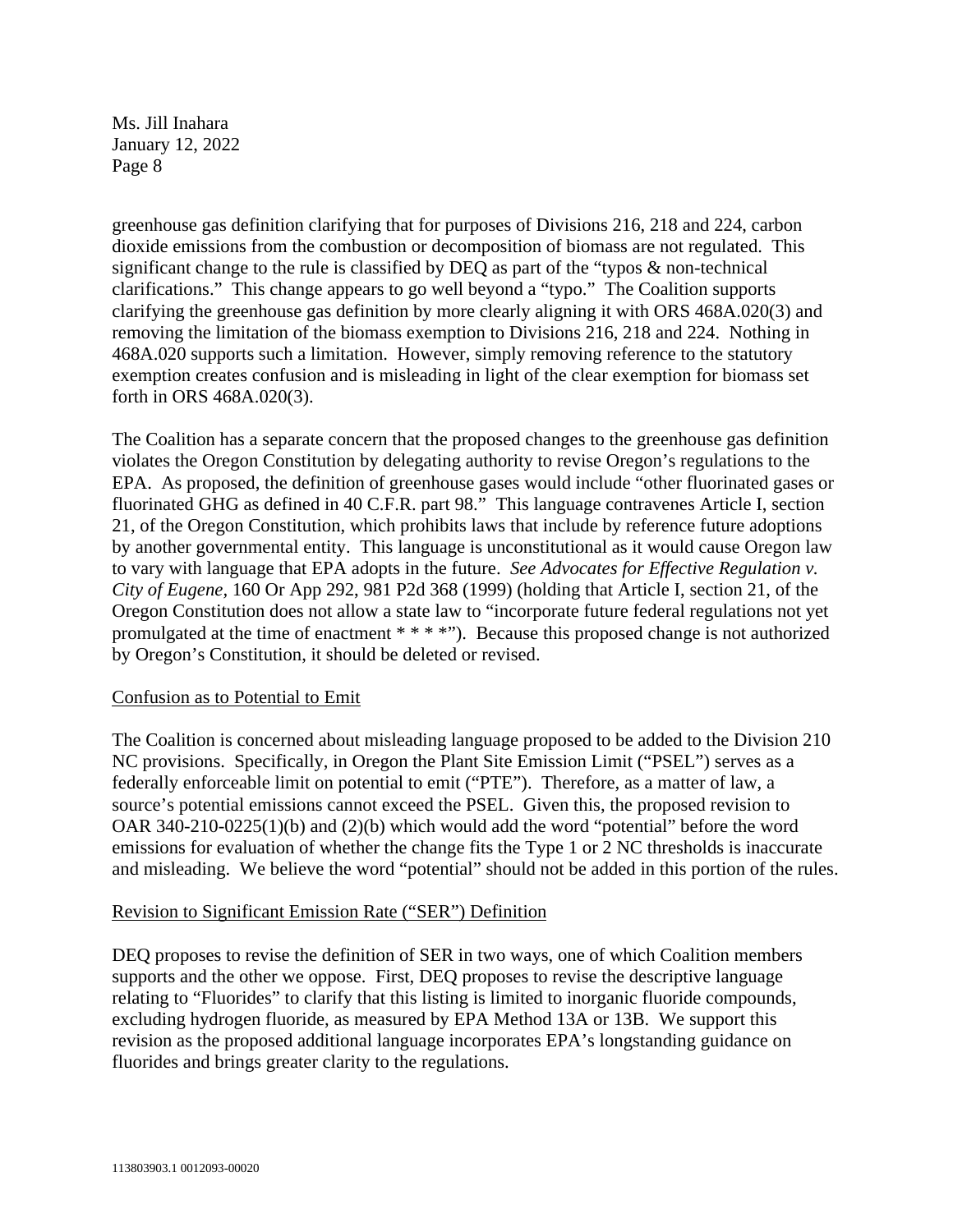Coalition members are concerned about the proposed deletion to OAR 340-200-0020(161)(v) of the language "unless DEQ determines the rate that constitutes an SER." Making the proposed edit would change the rules in a substantial manner. This language would establish as zero the SER for the regulated pollutants not listed in -0020(161)(a) through (u), with no potential for an alternate number, as is currently allowed under the rules. We request that DEQ remove this change from the proposed rulemaking as it is neither to correct a "typo" nor a "non-technical clarification."

#### Confusion as to Operating Authority

DEQ has proposed as a "typo & non-technical clarification" to revise OAR 340-210-0250(3)(a) to state that new sources can obtain operating approval for a Type 3 or 4 change via a Construction ACDP. This proposed change is inaccurate, confusing, and does not fix a "typo" or make a "non-technical clarification." First, the proposed change would strongly suggest that a Type 3 change can be addressed through a Construction ACDP, which contradicts the requirements for Construction ACDPs in Division 216. For example, OAR 340-216-0052(1) is explicit that Construction ACDPs are limited to Type 3 changes. In addition, OAR 340-216- 0052(1) is clear that Construction ACDPs are a means to obtain construction approval and not operating approval. The proposed change would confuse rule readers who would wrongly conclude, based on the proposed language, that Construction ACDPs offer both construction and operating approval. This proposed change should be deleted.

#### Change to LUCS Requirements

DEQ has also proposed (once again as "typos & non-technical clarifications" as well as "technical changes") significant changes to the Land Use Compatibility Statement ("LUCS") requirements in OAR 340-216-0040(1)(a)(K). The intent of DEQ requiring a LUCS is to ensure that DEQ does not contravene local land use planning requirements. To meet that objective, DEQ's rules at  $-0.040(1)(a)(K)$  require a LUCS "if required by the local planning agency." DEQ is considering changing the rules, at  $-0040(1)(a)(K)$  and  $-0230(1)(o)$ , to require that the source develop its own analysis of compliance with statewide planning goals and the local jurisdiction's comprehensive plan and land use regulations "[i[f the local planning jurisdiction does not require approval or disapproval or declines review...." These changes to the LUCS rules are inconsistent with DEQ's current rules as well as the purpose of ORS 197.180, which directs state agencies to coordinate with local planning agencies to ensure agencies' actions are authorized by local land use laws. The local planning agency with jurisdiction, not DEQ, is in the best position to determine whether and what review is required. Where that local planning agency determines that LUCS review is not required, it is not for DEQ to contravene that determination to require an individual source to prepare its own review.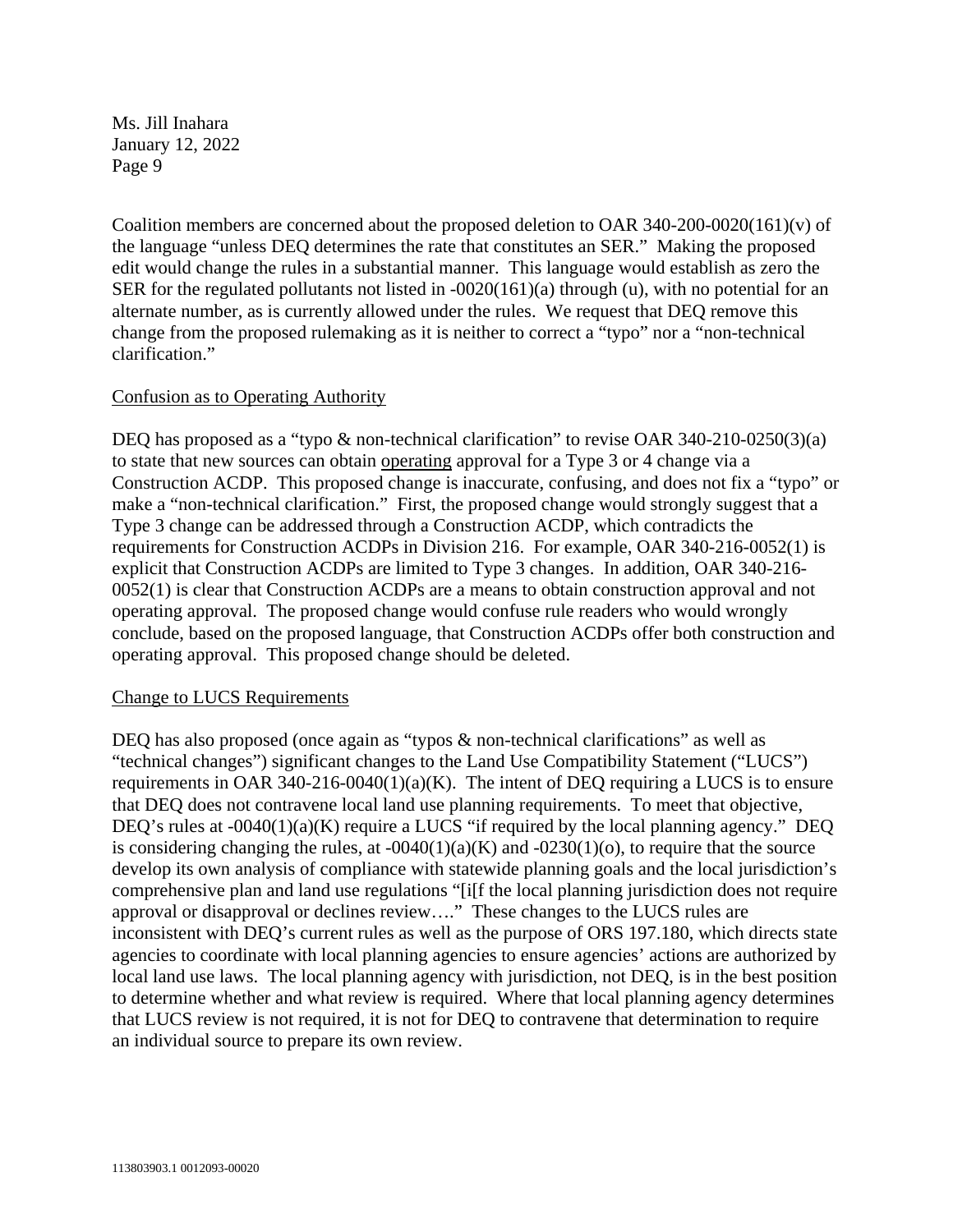#### Title V Permit Fee Due Date

DEQ additionally proposes to change the deadline for submittal of Title V fees, characterizing this change as a "typo" or "non-technical clarification." DEQ's regulations currently state that Title V late fees are imposed if the payment submittal is postmarked more than a certain number of days after the due date. DEQ is proposing to change this deadline from date of postmark to date of receipt. This proposed change is not to address a typo or make a non-technical clarification—it is a substantive change that seeks to shift the burden of uncertainties with the postal system from DEQ to the source. DEQ should delete the proposed modification.

#### PM Air Quality Analysis

The Coalition supports the proposed change to OAR 340-222-0041(4)(b)(B) that total particulate matter ("PM") is not subject to air quality analysis as there are no ambient air quality standards for PM. However, the proposed language appears to be missing a few words. Our suggested edits are as follows:

> (B) An increase in the PSEL for particulate matter (PM) is not subject to the air quality analysis but an air quality analysis may be is required for PM10 or PM2.5 PSEL increases, if applicable.

#### **Conclusions**

The businesses making up the Coalition are proud of their longstanding and cooperative work with DEQ to reduce air emissions and implement Oregon's air permitting program. However, those businesses are deeply concerned about the proposed revisions to the program in ways that will make permitting in Oregon less efficient without commensurate or even demonstrable improvements in air quality protection.

For the reasons stated above, we encourage the Department to revise the rule proposal to reflect the comments stated in this letter and to focus on rule improvements that will streamline and improve Oregon's air permitting process, so that Oregon's air regulatory program supports manufacturing businesses across the state, and the high-quality jobs they provide, without compromising our environment. Such amendments will result in a better program that better serves DEQ and the regulated community. We look forward to working with DEQ as this rulemaking process continues.